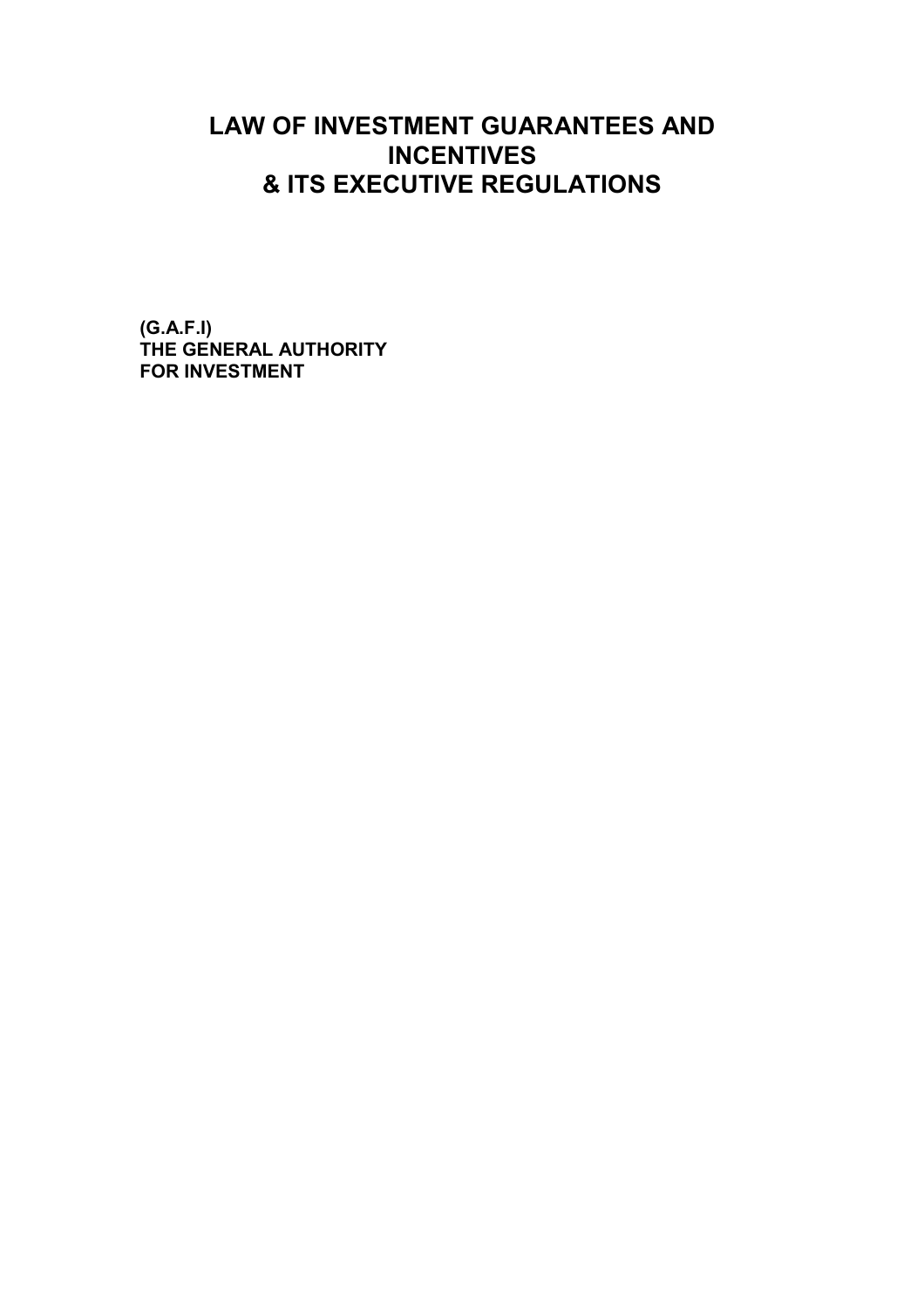# **LAW NO. 8 OF 1997 CONCERNING INVESTMENT GUARANTEES AND INCENTIVES**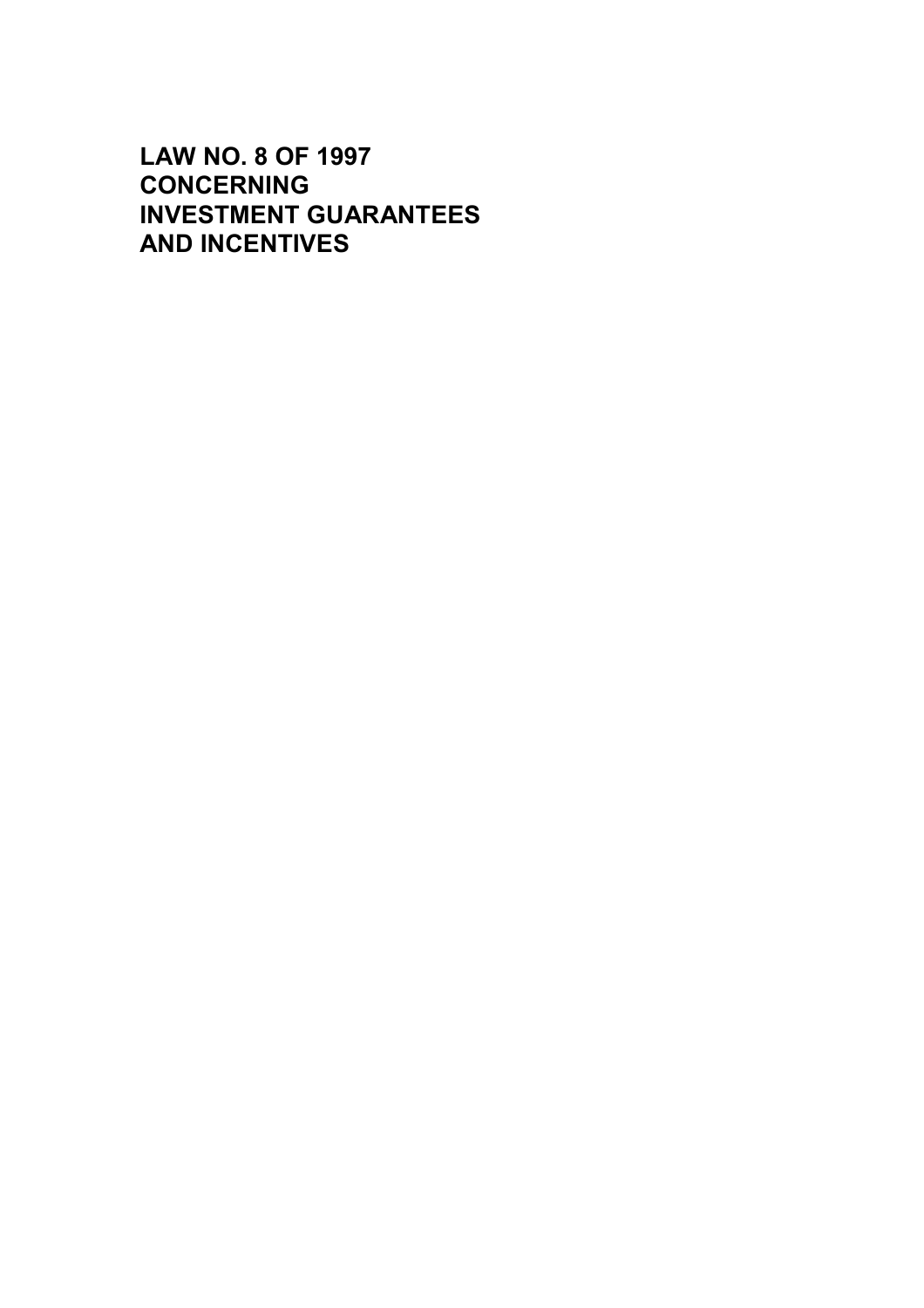# **IN THE NAME OF THE PEOPLE**

# **PRESIDENT OF THE REPUPUBIC**

The People's Assembly has sanctioned the following Law and it is hereby promulgated:

# **ARTICLE 1**

The provisions of the attached Law concerning Investment and Incentives shall be applied.

# **ARTICLE 2**

Subject to the provision of Article 18 of the attached Law, the provisions of the Law shall not affect the tax privileges or exemptions, or other guarantees and incentives granted to companies and establishments existing at the time the Law comes into Force. These companies and establishments shall continue to enjoy such privileges, exemptions, guarantees and incentives until their respective entitlement periods expire in accordance with the legislation and agreements form which they are granted.

# **ARTICLE 3**

The administrative authority concerned with implementing the provisions of the attached Law shall replace the General Authority for Investment, the Authority's Board of Directors, and the Chief of its Executive Department. The President of the Republic shall by a decree determine this Administrative Authority, its powers and the regulations governing its work. As well as the regulations remuneration of personnel such that they are not restricted by the provisions of the Government employee remuneration systems.

The General Authority for Investment shall remain the competent administrative authority under the provions of the attached law until the issue of the above Presidential Decree. And the rules regulating the personnel affairs of the authority also shall remain in force.

## **ARTICLE 4**

Without prejudice to the provisions of the previous article. The Investment Law No. 230 of 1989 shall be canceled except for Article 20 Clause (3). Likewise. Article 5 and 5 (bis) of Law No. 1 of 1973 concerning Hotel and Tourist Establishments. Articles 21. 24 and 25 of Law No. 59 of 1979 concerning New Urban Communities, and Article 30 of Law No.95 of 1995 on Financial leasing. And any other provisions in breach of the attached Law. Shall be repealed.

**ARTICLE 5**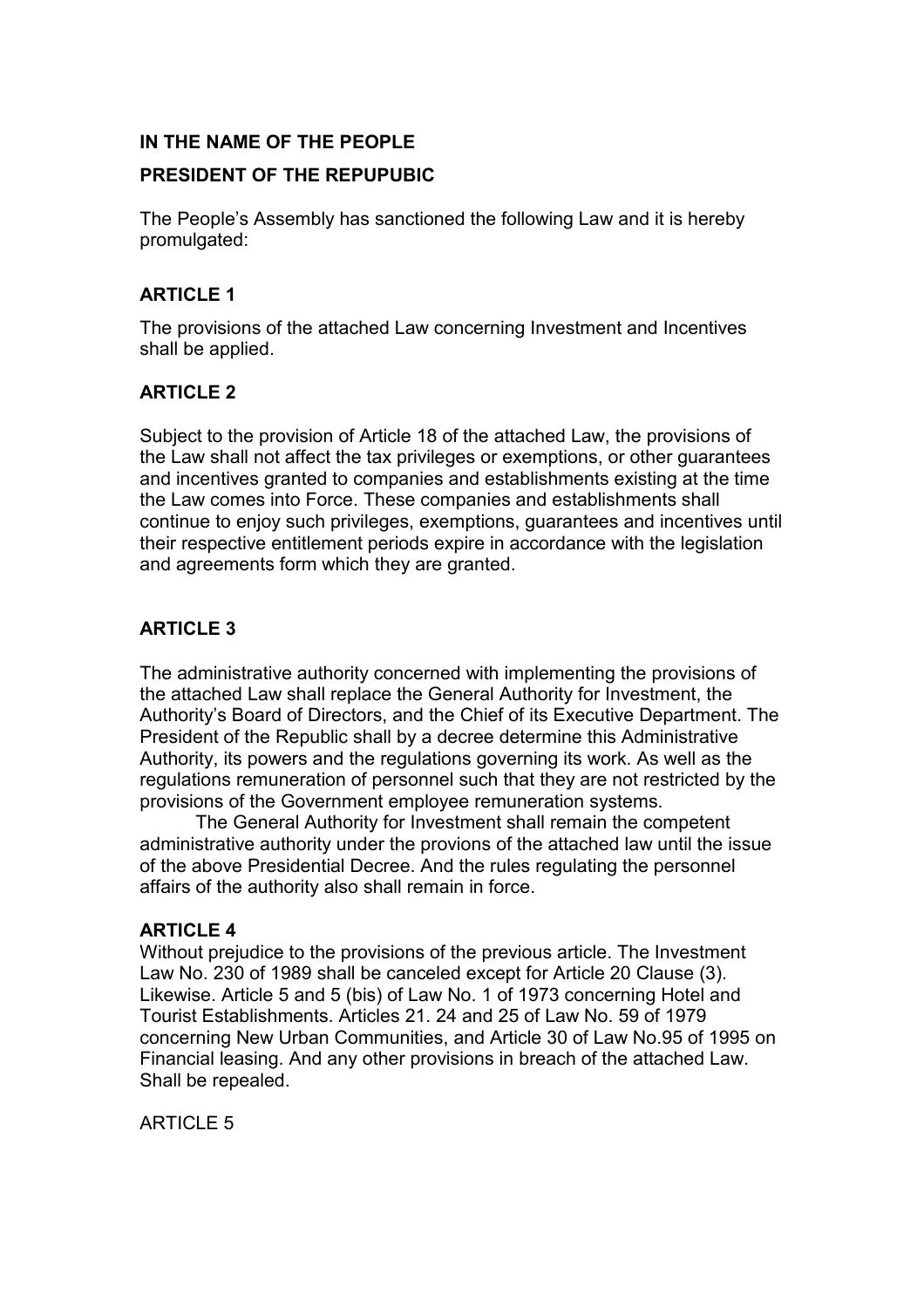The Prime Minister shall issue the Executive Regulations of the attached Law within three months from the date it enters into force, and pending the issue of such regulations, the present regulations and decrees shall continue to apply in so far as they are not in breach of the attached Law.

## ARTICLE 6

This Law shall be published in the Official Gazette and shall enter into force on the day following its publication.

This Law shall be scaled by the states Stamp, and shall be applied as one of its laws.

Issued at the Presidency of the Republic on 4 Moharam 1418 Hijira, corresponding to 11 May 1997.

## HOSNI MUBARK

**LAW CONCERNING INCENTIVES AND GUARANTEES SECTION**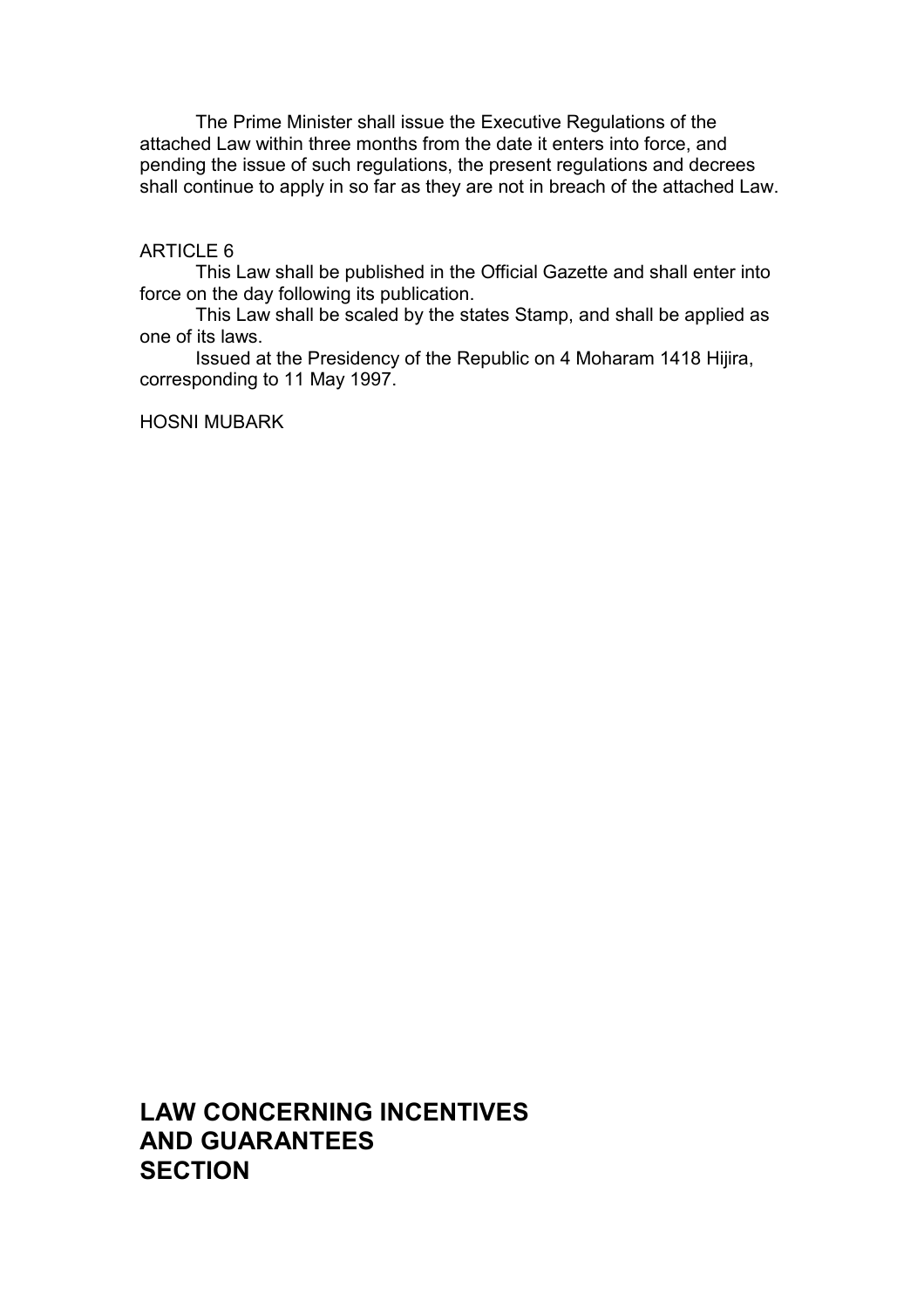# **1 GENERAL PROVISIONS**

# **ARTICLE 1**

The provisions of this Law shall apply to all companies and establishments of any legal structure which are established following the date of enforcement of the Law, whose activities include any of the following :

-Reclamation and cultivation of barren and/or desert lands.

-Industry and mining.

-Hotels, motels, hotel flats, tourist resort, tourist transportation.

-Transport of goods in refrigerated vans; refrigerators for the preservation of agricultural crops and products; industrial products, food materials, containerdepots, and grain storage towers.

-Aviation transportation and directly related services.

-Overseas maritime transport.

-Affiliated oil services in support of digging and exploration operation, and the transport and installation of natural gas.

-Housing projects whose units are to be leased unfurnished for nonadministrative purposes.

-Infrastructure operations concerning drinking water, sewage, electricity, roads and communications.

Hospitals and medical centers which offer 10% of their service capacity free of charge.

-Financial leasing.

-Underwriting subscriptions to securities.

-Venture capital.

-Production of computer software and systems.

-Projects funded by the Social fund for Development.

The Cabinet of Ministers may add other fields to the above provided such are in the interests of the country.

The Executive Regulations of this Law shall determing the conditions for and limits of the above fields.

# **ARTIVLE 2**

Companies and establishments which carry out several activities, shall only enjoy investment guarantees and incentives, including tax exemptions, in respect of activities within the fields set out in the previous article and other fields which may be added by the Cabinet of Ministers.

## **ARTIVLE 3**

The provisions of this Law shall not affect any tax privileges or exemptions or other better guarantees or incentives provided for under other legislation or agreements.

## **ARTICLE 4**

The competent administrative authority shall verify the articles of incorporation and statutes of companies. The deeds of incorporation and statutes of companies shall specify, the names of the contracting parties, the company's legal structure, name, activities, duration, capital, percentages of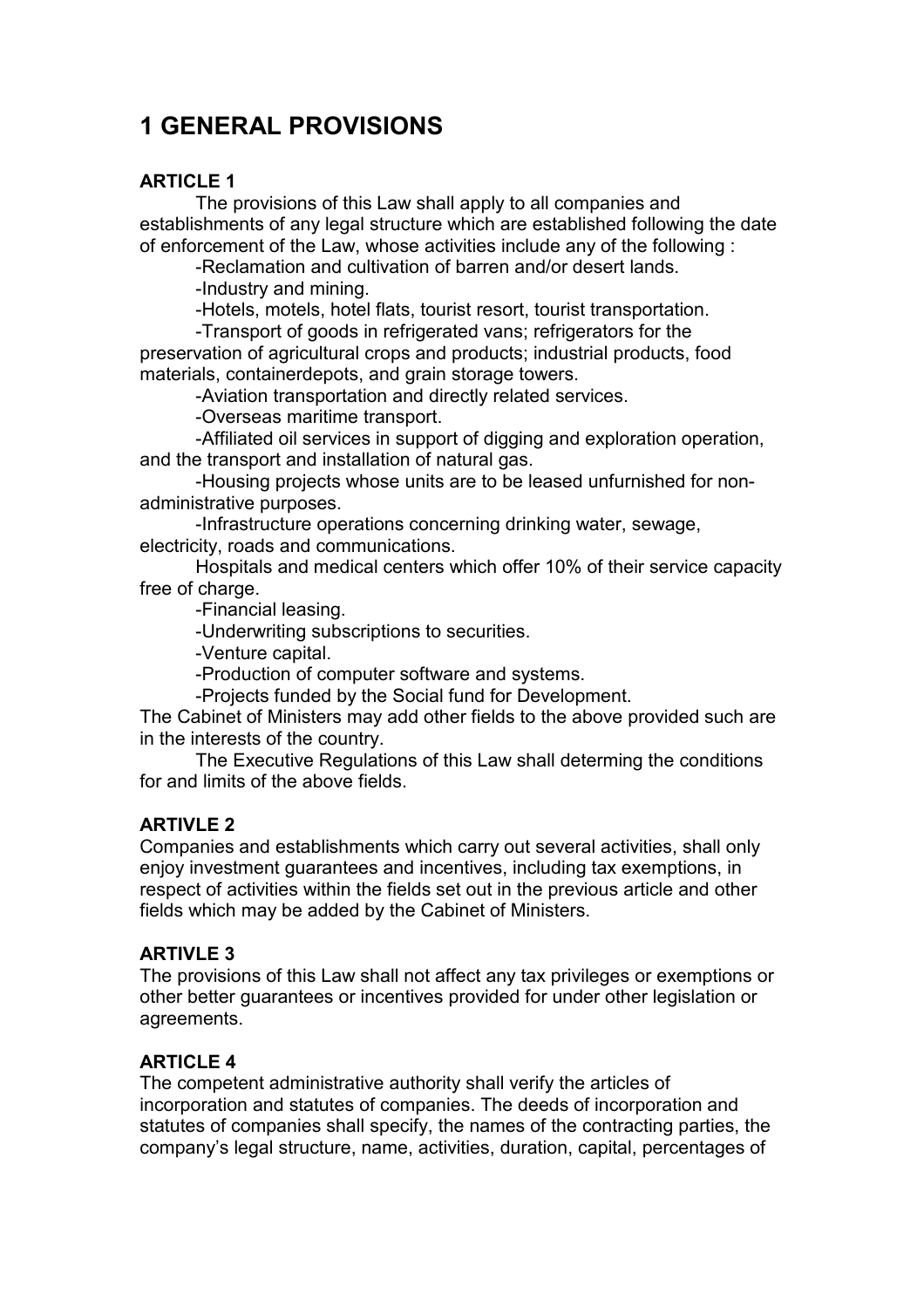Egyptian and non-Egyptian participation, methods of subscription, and the parties' obligations and equity.

The forms for the articles of association of joint stock companies, partnerships, limited by shares, and limited liability companies shall be in accordance with models and forms to be issued by a decree of the Prime Minister.

The parties signatures on the articles of association of companies of whatever legal form shall be legalized in consideration of notarization fees equal to a quarter per cent of the paid up capital, provide that such fees shall not exceed five hundred Egyptian pounds if legalized in Egypt, or the equivalent in foreign currency if legalized by the Egyptian Authorities aboard.

The competent administrative authority shall issue, a decree licensing the incorporation of companies established according to the provision of this Law and enjoying the privileges set out herein, and such companies shall have their juridical entity as of the privileges set out herein, and such companies shall have their juridical entity as of the date of registration in the commercial Register. The articles of association and statues of the companies shall be determined by the Executive Regulations of this Law.

The above provisions shall apply to all amendments made to such companies articles of association.

### ARTICLE 5

The administrative authority, specified by the Executive Regulations of this Law, shall allocate land owned by the State or public entities to companies and establishments as required and shall conclude the contracts in concerned authorities. Such authorities shall provide the said administrative authority with all maps and data concerning the lands available for purpose, together with the terms and conditions in respect of concluding the contracts related thereto.

The said administrative authority shall obtain from the concerned authorities, on behalf of the oweners of the copanies and establishments, any licenses required for the establishment, management, and operation of such companies and establishments.

#### ARTICLE 6

A request for bring a criminal action in connection with the crimes prescribed under the provisions of Article 124 of the Customs Law No. 66 of 1963, Article 191 of the Income Tax Law No. 157 of 1981, Article 45 of the General States Tax Law No. 11 of 1991 and Article 9 of Law No. 38 of 1994 concerning the regulation of dealings with foreign currencies, shall be submitted after conculting the competent administrative authority in case the person accused of committing the crime is affiliated to one of the companies or establishments subject to the provision of this Law.

The competent administrative authority shall provide its opinion within fifteen days from the receipt of the letter of consultation, failing which the case may be brought.

#### ARTICLE 7

Disputes concerning the implementation of this Law shall be settled in manner agreed upon with the concerned investors.

The concerned parties may agree to settle such disputes according to the terms and conditions of treaties between the Arab Republic of Egypt and the country of the concerned investor, or according to the provisions of the Agreement on Settlement of Litigation in respect of investments concerning one country and citizens of another country, to which the Arab Republic of Egypt adhered by virtue of Law No. 90 of 1971, as applicable, or according to the provisions of the Law No. 27 of the year 1994 concerning Arbitration in Civil and Commerical Metters, also agreement coneering settling such disputes and litigation may be reached by means of arbitration before the Cairo Regional Center for International Commercial Arbitration.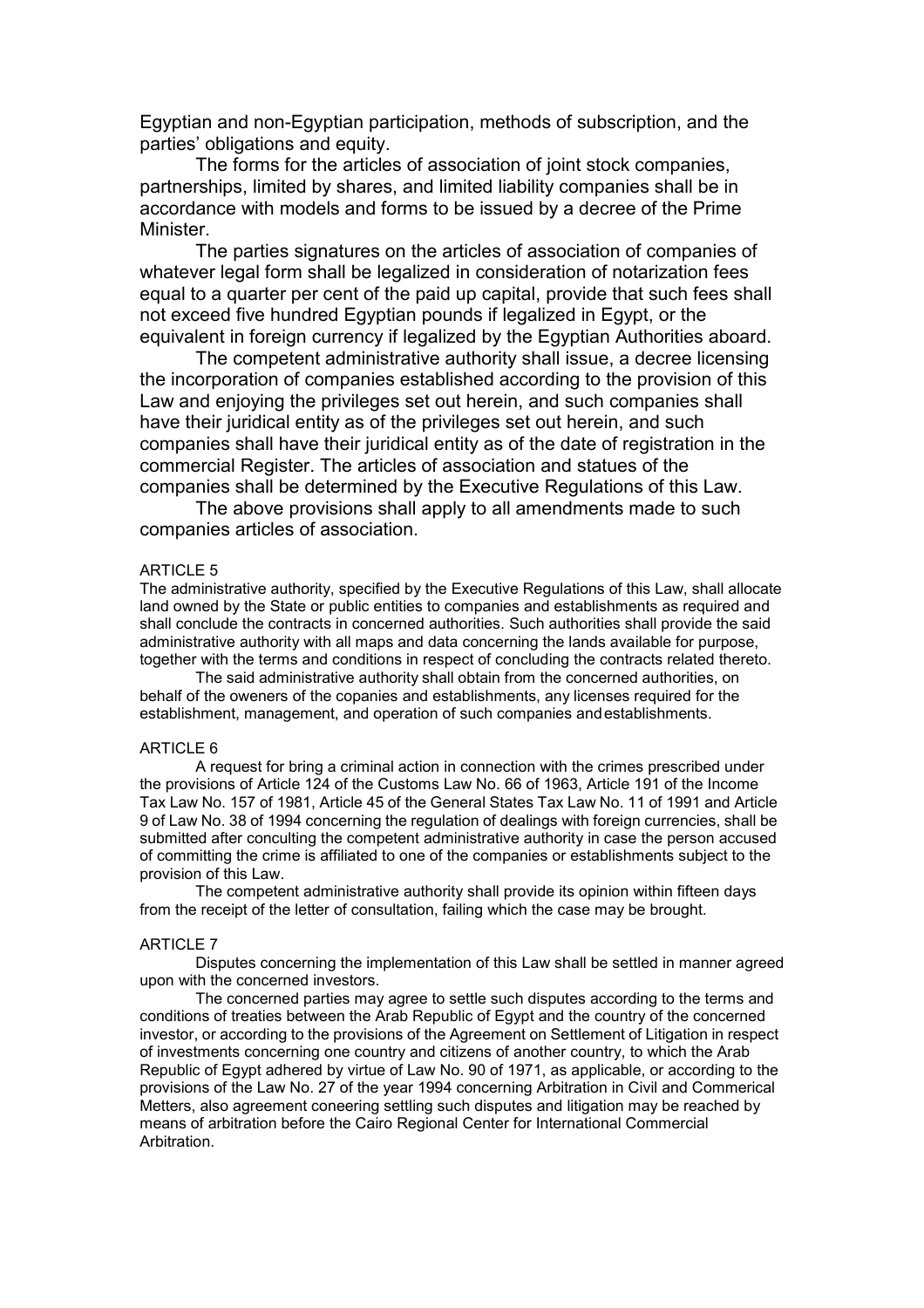#### LAW CONCERNING INCENTIVES AND GUARNTEES **SECTION 2** INVESTMENT GUARANTEES

#### ARTICLE 8

Companies or establishments shall not be nationalized nor shall their property be confiscated

#### ARTICLE 9

Administrative Gurdianship shall not be imposed on companies or establishments, nor shall their property and funds be detained, sixed, retained in protective custody, frozen or confiscated.

#### ARTICLE 10

No administrative authority shall interfere in respect to the pricing of a company's or establishment's products, nor in determinig their profits.

### ARTICLE 11

No administrative authority shall cancel or suspend in whole or in part a licens granted to a company or establishment for the use of real estate, except in case of a breach of the license conditions.

A decree suspending or canceling a license shall be issued by the Prime Minister upon the proposal of the competent administrative authority. The party concerned shall have the right to contest such decree before the administrative courts within thirty days from the dat of notification to him or to the date he brcomes aware of such decree.

### ARTICLE 12

The companies and establishments shall have the right to possess and own land for building and built premises as required for the exercise of their activities and to expand the same. regardless of the nationality or domicile of the partners, or the percentage of thier shareholding.

### ARTICLE 13

Without prejuice to the provisions of Laws, regulations and decrees concerning import activities, companies and establishments shall have the right to import br themselves or via rhird parties, without registration in the Register of Importers, whatever they require for their establishment, expansion or operations, such as production requirments, materials, machines, equipment, replacements and means of transport suitable for the nature of their actives, the companies and establishments shall also have the right to export their products by themselves or through third parties without being licensed and without registration in the Register of Exporters.

#### ARTICLE 14

Joint stock companies, partnerships limited by shares or limited liability companies whose activities are within the fields set out in Article 1 of this Law, shall not be subject to the provisions of Articles 17,18,19,41,77 Clauses (1) & (4), 83, 92 and 93 of the Law No. 159 of 1981 concerning Joint Stock Companies. Partnerships Lmited by Shares or Limited Liability Companies.

Founders shares and stocks may be traded during the first two financial years the company subject to the approval of the Prime Minisiter or his authorized representative.

With regard to the forgoing companies, the competent administrative authority shall replace the Companies Department in applying Law No. 159 of 1981, as referred to above, and its Executive Regulations.

Joint Stock companies shall not be subject to or governed by Law No. 73 of 1973 in respect of specifying the conditions and proccdures for electing the workers representatives to the boards of public sector units, joint stock companies, private societies or establishments. The company's statutes shall set out the workers role concerning participation in its management in accordance with the Executive Regulations of this Law.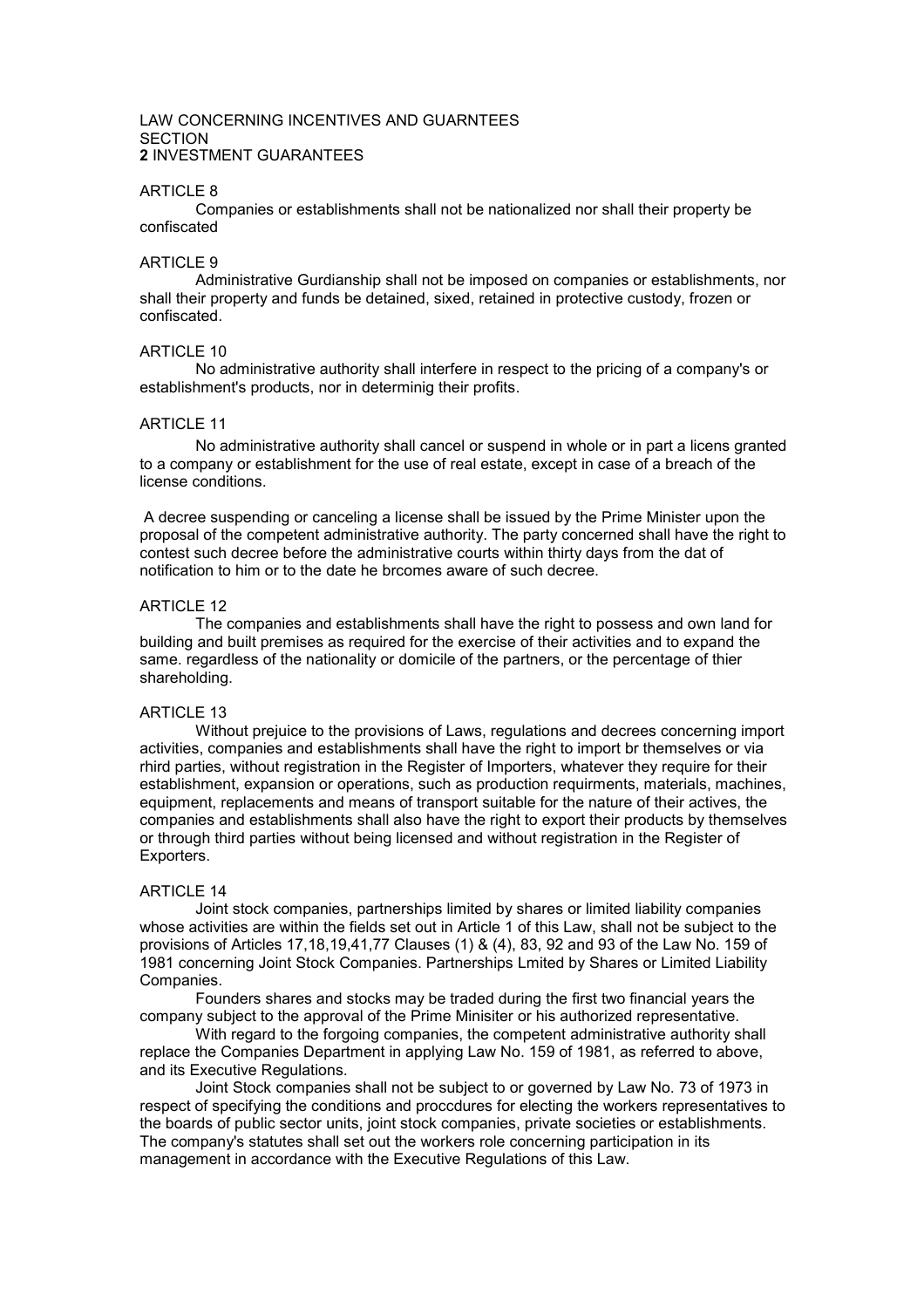#### ARTICLE 15

Joint stock companies shall be exempted from the application of the provisions of Law No. 113 of 1958 concerning appointment to positions in joint stock companies and public enterprises. They shall also be exempted from the provisions of Article 24 of the Labor Law No. 137 of 1981.

LAW CONCERNING INCENTIVES AND GUARANTEES **SECTION 3** INVESTMENT INCENTIVES

CHAPTER 1- TAX EXEMPTIONS

#### ARTICLE 16

profits of companies or establishments and the partners shares in such profits shall be exemped from Tax on the Revenues of Commercial and Industrial Activities. Or the Tax on stock Companies Profits, as applicable, for a period of five years starting from the first fiscal year following the beginning of

production or exercise of activates.

The exemption period shall be for ten years in respect of compaines and establishments established in new industrial zones and new urban communities as well as established in remote areas as determined by decree of the Prime Minister. The same provision shall apply to new projects financed by the Social Fund for Development.

#### **ARTICLE 17**

Profits of companies and establishments maintaining their activities outside the Old Valley as well as profits on partners shares in such profits, whether the establishment was originally established outside the Old Valley or transferred there form, shall be exempted from the Tax on Revenues of commercial and industrial Activates or the Tax on Stock Companies Profits, as applicable, for a period of twenty years, starting from the first fiscal year following the beginning of production or exercise of activities.

A decree of the Cabinet shall be issued determining the areas to which this provision shall apply.

#### ARTICLE 17

Companies, establishments and projects financed by the Social Fund for Development and existing at the time this Law comes into force which carry out activities within the fields referred to in Article 1 of this Law and for which the current prescribed exeption periods have not expired shall be entitled to complete the exemption periods set out in the two previous articles.

#### ARTICLE 19

In applying the provisions of the previous articles, the first year of exemtion shall include the period from the date of commencement of production or exercise of activities, as applicable, up to the end of the following fiscal year. The company or the establishment shall notify the competent administrate authority of the date of starting production or exercise of activities within one month from such date.

#### ARTICLE 20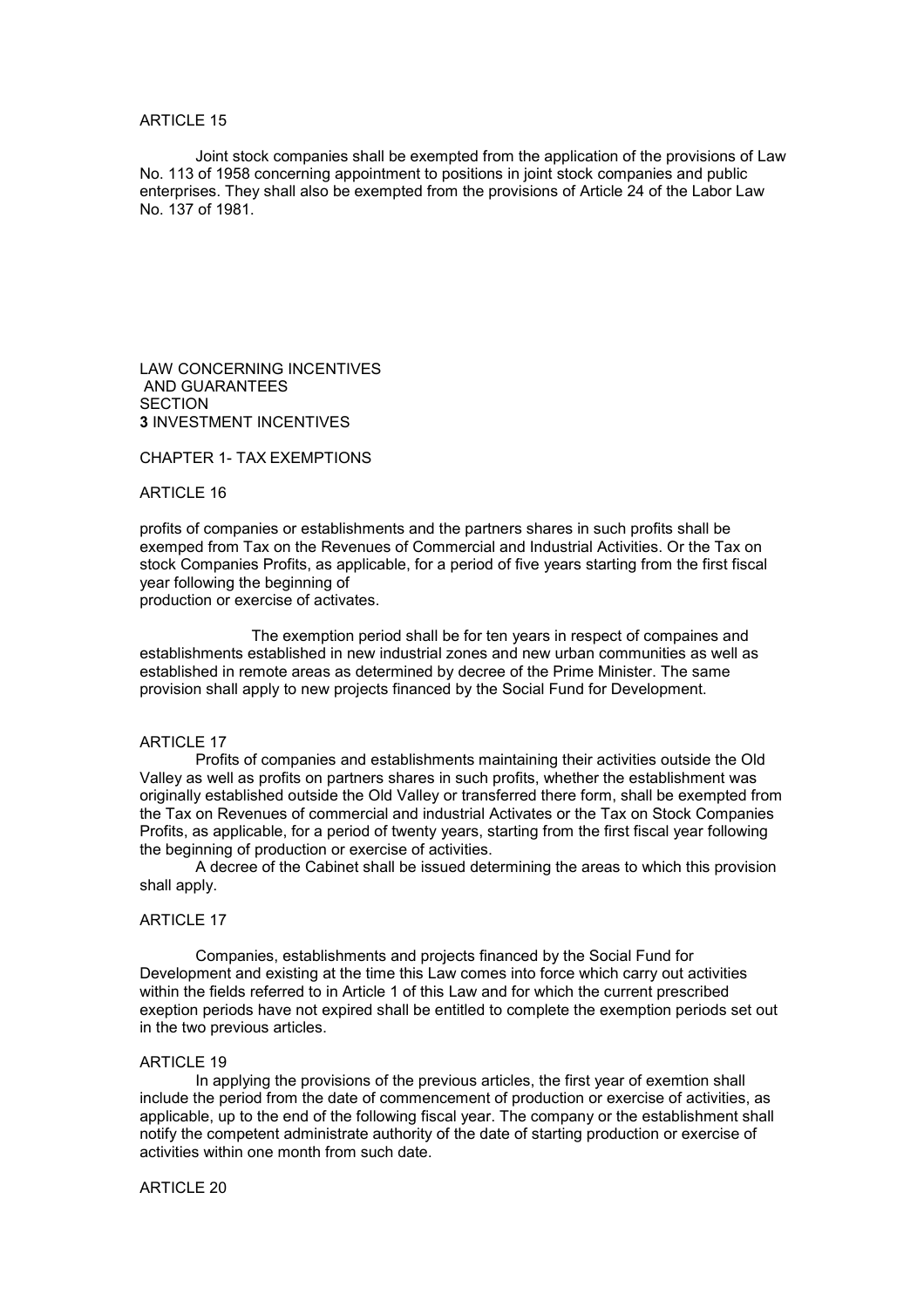The incorporation deeds of the companies and establishments together with any loan and mortgage contracts related to their activities shall be exempted from stamp Duty. Notarization in the Commercial Register.

The registration of land contracts necessary for establishment of the companies or establishments shall also be exempted from the aforementioned tax and fees.

#### ARTICLS 21

An amount equivalent to a percentage of the paid-up capital, to be determined in accordance with the Central Bank of Egypt's lending and discount rates for the fiscal year, sall be exempted from the Tax on Profits of Stocks Companies, provided the company is a joint stock company whose stocks are listed with one of the stock exchanges.

#### ARTICLE 22

Returns on bonds, finance deeds, and income from other similar securities issued by joint stock companies shall be exempted from the Tax on Revenue of Movable Capital. Provided such are issued for public subscription and are registered with one of the stock exchanges.

#### ARTICLE 23

The provisions of Article 4 of Law No. 186 of 1986 regulating customs exemptions, and collection of customs tax at a unified rate 5% of the value shall apply to the companies and establishments in respect of any machines, equipment, and instruments they import provided that such machines, equipment, and instruments are necessary for their establishment.

#### ARTICLE 24

Profits resulting from the merger, division or change of legal structure of the companies shall be exempted from any taxes and duties payable in connection therewith.

#### ARTICLE 25

Merging and merged companies or establishments, and companies or establishments which are divided, or whose legal structure is changed shall continue to enjoy the exemptions stipulated for them before such merger, division, or change of legal structure shall not result in any new tax exemptions.

#### ARTICLE 26

The value resulting from the evaluation of in-kind shares incorporated in a joint stock company, partnership limited by shares, or limited liability company, partnership limited by shares, or limited liability company, or comprising part of a capital increase, shall be exempted from the Tax on Revenues of Commercial and Industrial Activities or the Tax on Stock Companies Profits, as applicable

#### ARTICLE 27

The Executive Regulations of this Law shall determine the conditions, rules and procedures regulating the tax exemptions to be enjoyed automatically without administrative approvals, provided that such exemptions shall be withdrawn in the event of any violation of such conditions and rules.

Withdrawal of exemptions shall be by decree of the Prime Minister upon the proposal of the competent administrative authority. The concerned party may object to such decree before the administrative courts, within thirty days from the date such decree is notified to the party or become aware of it.

#### CAPTER 2- ASSIGNMENT OF LAND

#### ARTICLE 28

A decree of the Cabinet of Ministers may be issued upon the proposal of the concerned Minister to assign state-owned land, or land owned by public bodies, to companies and establishments incorporated in certain defined areas and in the fields set out under the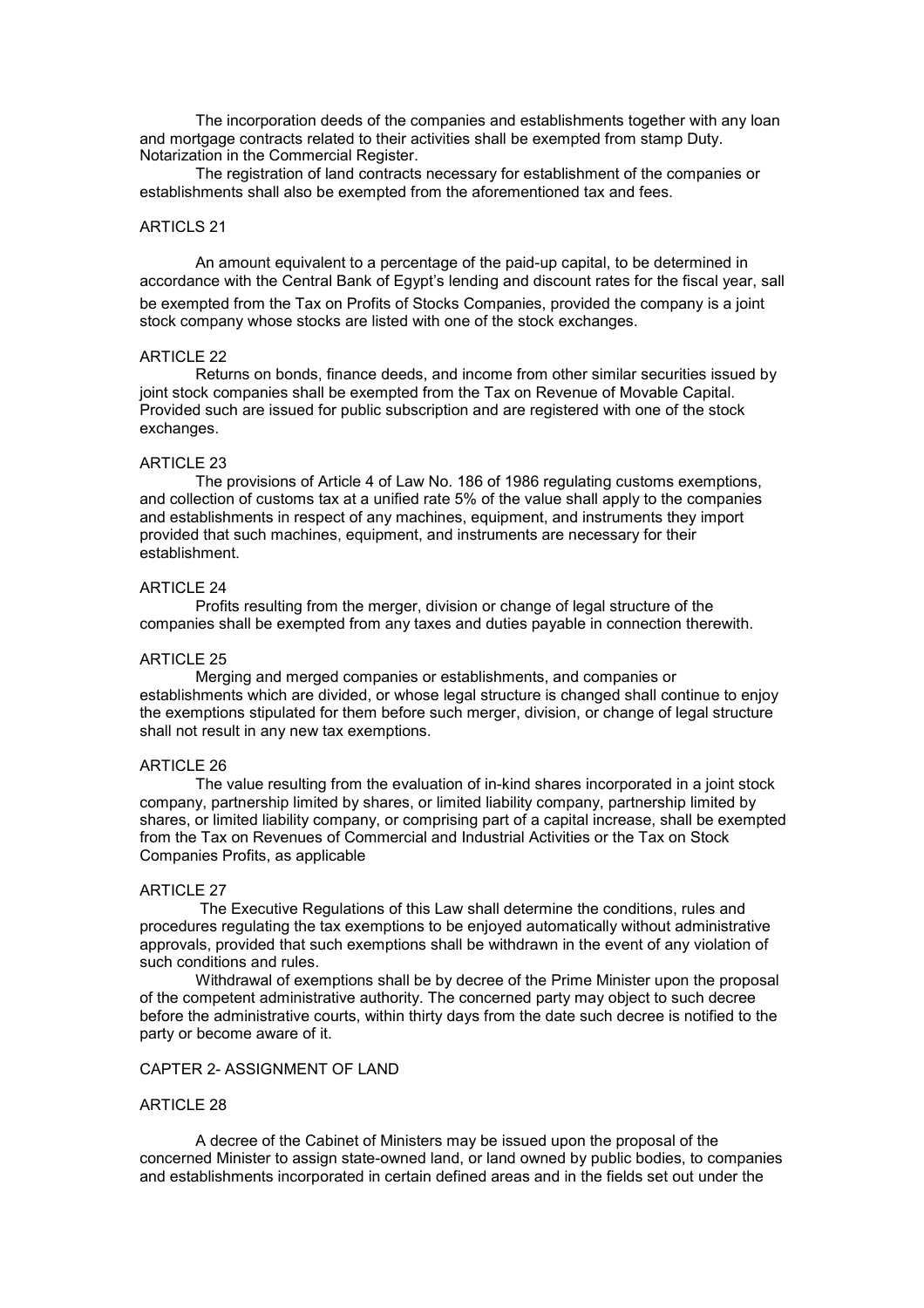provisions of Article 1 above, free of change and in accordance with the procedures set out under the provisions of the Executive Regulations of this Law.

#### CHAPTER 2 - FREE ZONES

#### ARTICLE 29

A free zone which encompasses an entire city shall be established by a law.

Public free zones shall be established by decree of the Cabinet of Ministers upon the proposal of the competent administrative authority, for the establishment of licensed projects incorporated under any legal structure.

A decree of the competent administrative authority may be issued concerning the establishment of private free zones each of which shall be limited to a single project, if the nature of such projects so nessisates. The competent administrative authority may approve changing the status of a project established inside the country to a private free zone in accord ance with the parameters to be determined by the Executive Regulations of this Law.

A decree issued for the establishment of a free zone shall include a description of its location and borders.

A public free zone shall be managed by a board of Directors and its Chairman to be formed and appointed respectively by decree of the competent administrative authority.

The Board of Directors shall be concerned with implementing the provisions of this Law, its Executive Regulations, and decrees issued by the aforesaid authority.

#### ARTICLE 30

The competent administrative authority shall be responsible for establishing the policy to be followed by the free zones. It shall have the power to issue whatever decisions it considers necessary for realizing the purpose for which such zones were established, and, in particular, the following:

(a) Establishing the systems and regulations necessary for administering the free zones.

(b) (b) Setting the conditions for the grant of licenses and possession of goods. And storage changes for goods, examination of documents as well as verification procedures in connection therewith and the system concerning the control and security of such zones, in addition to collecting dues payable to the State.

#### ARTICLE 31

The board of directors of a public free zone shall responsible for licensing the establishment of projects therein. Licensing a project to exercise an activity shall be by decree of the chairman of the board of directors of the zone.

The license shall include the purposes for which it is granted, its duration, and details of any financial guarantee pay able the license shall not be assigned wholly or partially except with the approval of the issuing authority. A refusal to grant a license or its assignment shall be issued for justifiable reasons. In such case the concerned party may file a complaint against such refusal or disapproval, as the case may be, with the competent administrave authority in accordance with the rules and procedures stipulated by the Executive Regulations of this Law.

The licensee shall not enjoy the exemptions or privileges stipulated by this Law except within the limits of the purposes indicated in the license.

#### ARTICLE 32

Subject to the provisions prescribed in the laws and regulations prohibiting dealings in certain goods or materials, goods which are exported abroad by free zone projects for imported in order to maintain their activities shall not be subject to the rules concerning imports and exports or customs procedures for imports and exports, neither shall such goods be subject to Customs Tax, General Sales Tax or any other kind of Tax or duties.

All instruments equipment, machines, and means of transport, other then passenger case, which are necessary for maintaining the liceneed activities of a project within the free zones shall be exempted from Customs Tax, General Sales Tax and any other tax or duties.

The Executive Regulations of this Law shall determine the procedures for the transport and insurance of goods from the commence ment of unloading operations until their arrival at the free zones, and vice versa.

The competent administrative authority shall have the power, in accordance with the provisions of the Executive Regulations of this Law, to allow the entry of local and foreign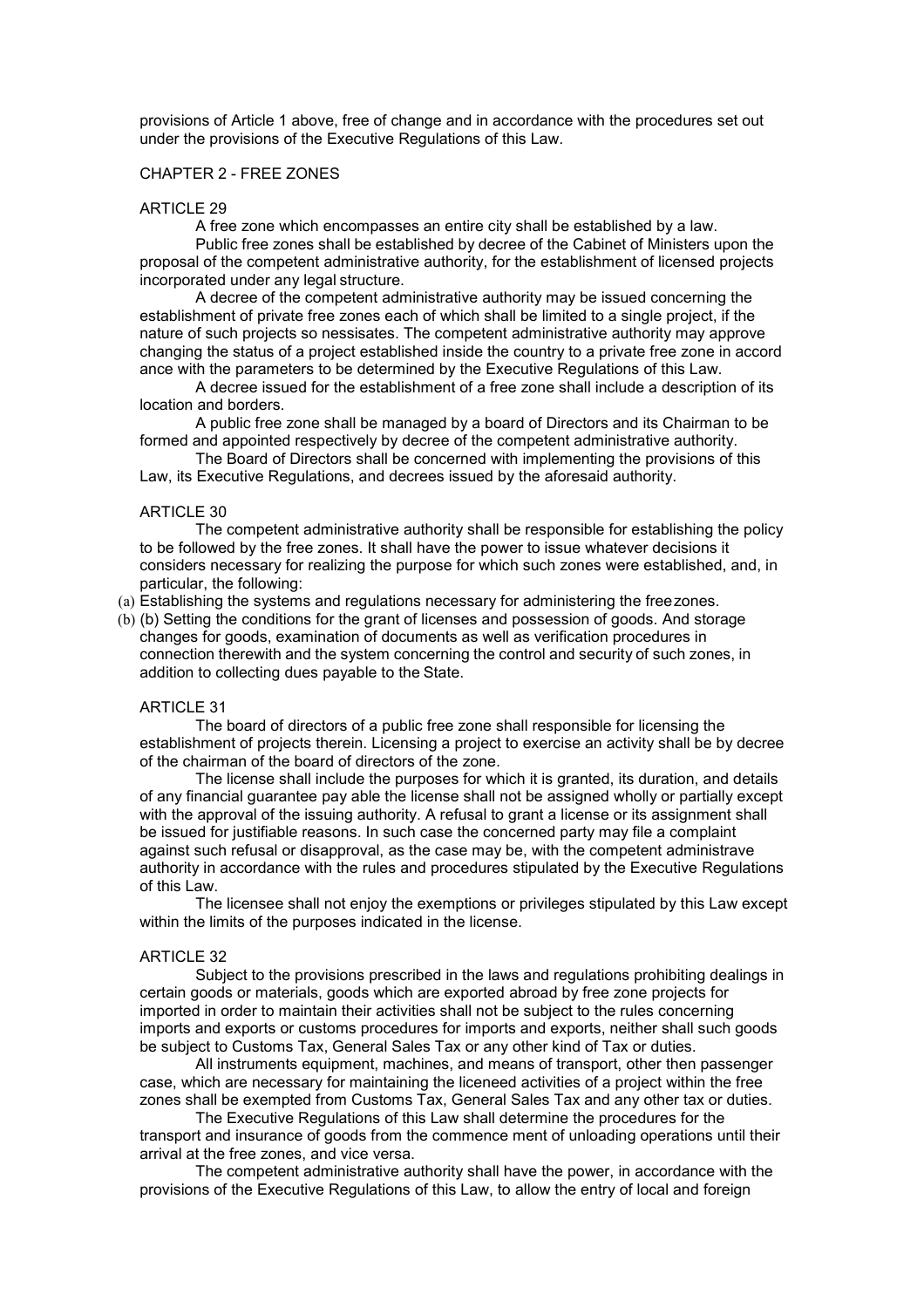goods, materials, spare parts, and raw materials, owned by the project or by third parties. From inside the country to a free zone on a temporary for repair or to carry out industrial processes on such goods before return to inside the country, and such goods or materials shall not be subject to the applicable import rule.

Customs Tax shall be collected on value of repairs according to the provisions of the Customs Law.

The provisions of Article 33 below shall apply to industrial processes.

#### ARTICLE 33

Import into the country from the free zones shall be in accordance with the general rules concerning import from abroad, and Customs Tax shall be payable on goods which are imported from a free zone to the local market as though they were imported from abroad.

With regard to the customs treatment for products imported from free zone projects which include local components and foreign components, Customs Tax shall be levied on the value of the foreign components provided that the total amount of tax due does not exceed the tax payable for similar finished products if they were imported from abroad

The customs tax treatment for foreign components shall be based on their condition upon entry into the free zone, regardless of the operating or assembly costs while in the free zone.

In respect to freight costs, a free zone shall be considered the country of origin in respect to products manufactured within it.

#### ARTICLE 34

The head of the free zone customs department. Shall notify the head of the free zone in respect of any unjustified discrepancies whether such represent an excess or a deficit in respect to any unjustified discrepancies whether such represent an excess or a deficit in respect to amounts indicated in the bill of lading concerning the number of parcels and their contents, preserved or bulk goods, in case such goods are received in the name of the free zone.

A decree of the competent administrative authority shall be issued regarding responsibility for the cases set out in the pervious clause and shall determine the tolerance rates permitted in such regard.

### ARTICLE 35

Profits and dividends of projects established in free zones shall not be subject to the provisions of Egyptian tax and regulations.

Such projects, however, shall be subject to an annual free amounting to 1% (one percent) of the value of commodities entering the free zone for storage in respect of warehousing projects, and 1% (one percent) of the value of commodities on their exit from the free zone in respect of manufacturing and assembly projects. Goods in transit with a specified destination shall be exempted from this duty.

Projects maintaining activities which require no entry or exit of goods shall be subject to an annual fee amounting to 1% (one percent) of their total revenue, to be based on accounts approved by a certified auditor.

In all cases, projects shall pay a service change as determined by the Executive Regulations of this Law.

#### ARTICLE 36

Companies maintaining their activities in public free zones shall not be subject to the provisions of Law No. 73 of 1973 or Law No. 159 of 1981.

### **ARTICLE 37**

Maritime transport projects established in free zones shall be exempted from the terms and conditions concerning the nationality of the ship owner and its crew, as stipulated by the Maritime Trade Code, and Law No. 84 of 1949 concerning the registration of merchant vessels.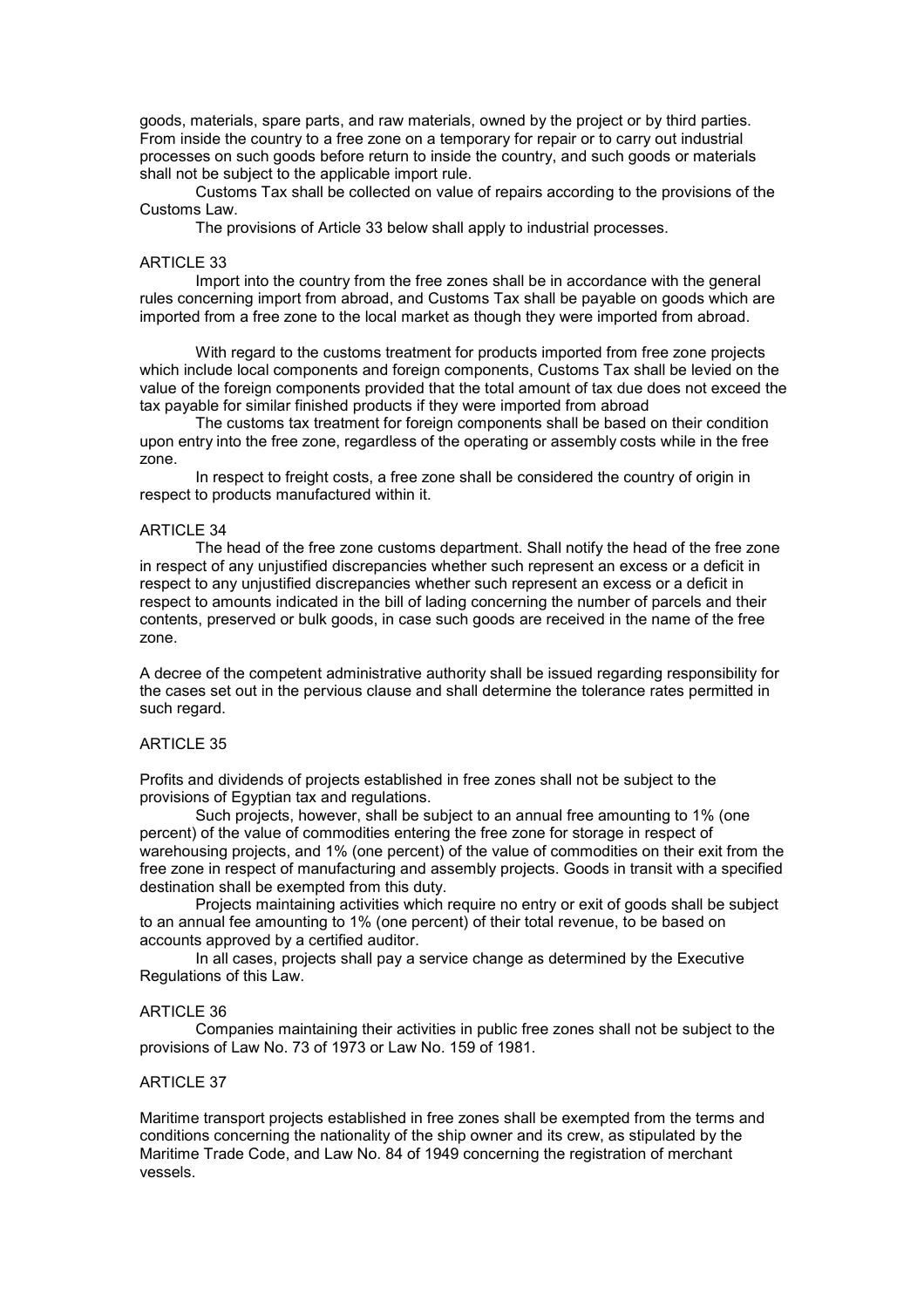Ships which are owned by these projects shall not be subject to Law No. 12 of 1964 concerning the establishment of the Egyptian General Organization for Maritime Transport.

#### ARTICLE 38

The licensee shall be obliged to insure all construction, machines and equipment against all accident. The licensee also shall remove such construction , machines and equipment at his own cost within the rules to be prescribed by the competent administrative authority.

#### ARTICLE 39

Entering or residing in the free zones shall be in accordance with the conditions and terms to be stipulated by the Executive Regulations of this Law.

#### ARTICLE 40

The provisions of Law No. 173 of 1958 concerning the obligation to obtain a work permit before working with a foreign entity, and Law No. 231 of 1996 concerning certain provisions regulating the work of Egyptians with foreign entities, shall not apply to Egyptian workers employed by free zone projects.

#### **ARTICLE 41**

No person shall permanently exercise a trade or profession in a public free zone, for his own account unless he has obtain a permit in connection therewith from the chairman of the free zone according to the terms and conditions to be stipulated by the Executive Regulations of this Law and after payment of the relevant fees which shall be determined in such Executive Regulations and which shall not exceed Five Hundred Egyptian pounds per year.

### ARTICLE 42

Employment contracts concluded with employees in the free zones shall be drawn up in four copies, of which one copy shall be handed to each of the two parties, a third copy shall be deposited with the free zone administration department, and the fourth copy with the free zone labor office. If the contract is drawn up in a foreign language, an Arabic translation must be attached to the last two copies referred to above.

#### ARTICLE 43

Projects set up in pubic free zones shall not be subject to law No. 113 of 1958, or to the provisions of Article 24 chapter 5 of part III of the Labor Law.

The board of directors of the competent administrative authority shall issue the rules regulating the personnel affairs of such projects.

#### ARTICLE 44

The provisions of the Social Insurance Law No. 79 of 1975 shall apply to Egyptian workers employed by projects maintaining activities in the free zone.

#### ARTICLE 45

Whoever violates the provisions of Article 41 of this Law shall be subject to a fine of not less than Two Thousand Egyptian Pounds.

No criminal action shall be brought concerning such crimes exept upon a written request from the competent administrative authority.

The said authority may agree to settle with the violator during its examination of the supposed violation, in return for payment of an amount equivalent to the minimum limit of the potential fine, and such settlement shall end the criminal action.  $ARTICI F 46$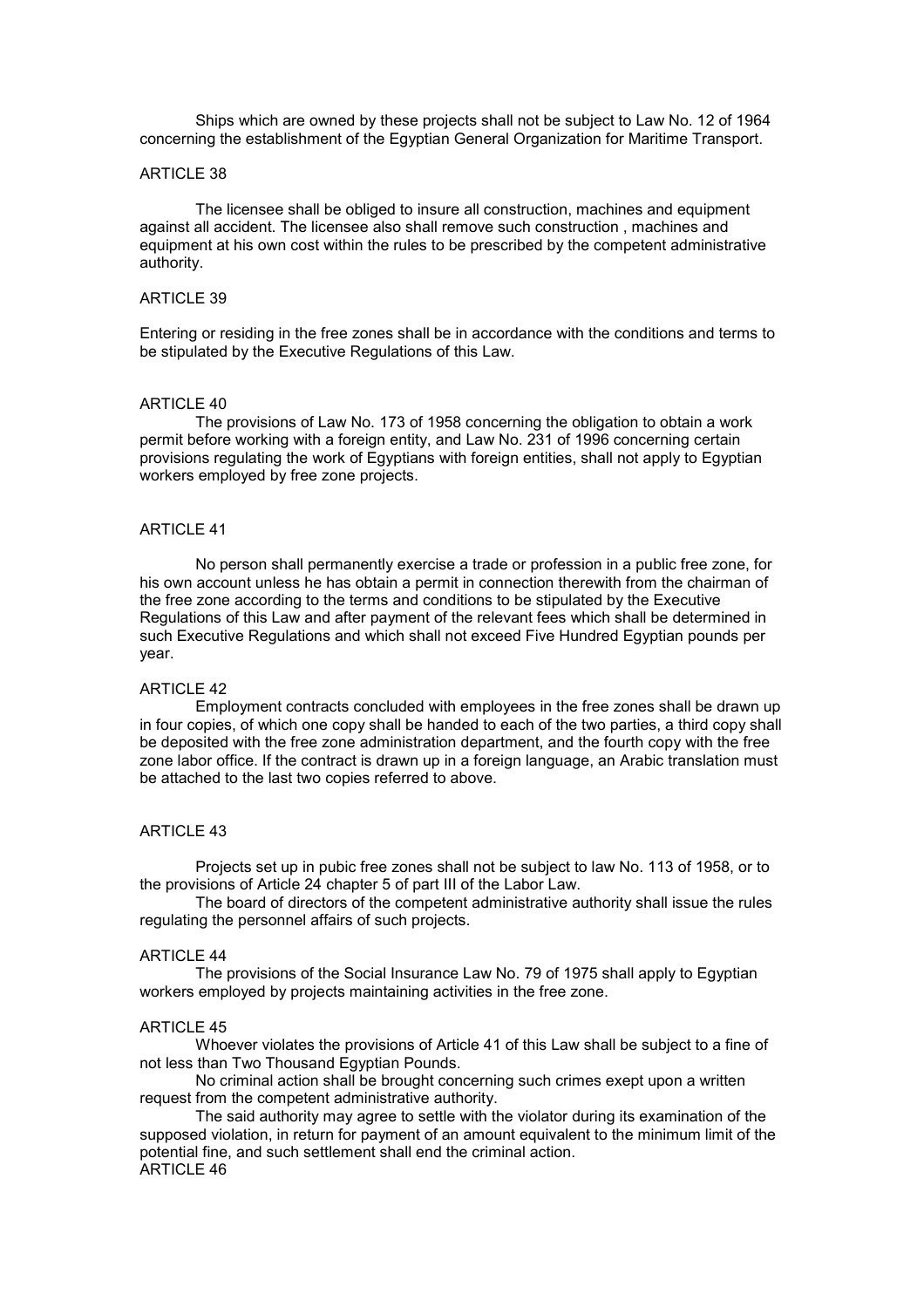The provisions of Articles 8,9,10,11 and 20 of this Law shall apply to investments in the Free Zones.

# **DECISION OF THE PRIME MINISTER NO. 2108 OF 1997 ISSUING THE EXECUTIVE REGULATIONS FOR LAW NO. 8 OF 1997 ON INVESTMENT GUARANTEES AND INCENTIVES**

The Prime Minister. Having reviewed the Constitution. The Commercial Code. The Civil Code. The Maritime Commerce Code. Law No. 68 of 1947 on Authentication. Law No. 84 of 1949 on the Registration of Merchant Ships. Law No. 308 of 1955 on Administrative Attachment. Law No. 113 of 1958 on the Appointment to Posts with Joint Stock Companies and Public Corporations. Law No. 173 of 1958 on the Requirement to Obtain Work Permit Before Joining Work with Foreign Bodies. Law No. 89 of 1960 on Entry into, Stay in and Exit from the territory of the Arab. Republic of Egypt by Foreigners. Law No. 66 of 1963 on Customs. Law No. 12 of 1964 on the Establishment of the Egyptian Public Corporation for Maritime Transport. Law No. 70 of 1964 on Authentication and Registration Fees. Law No. 53 of 1966 on Agriculture. Law No.84 of 1968 on Public Roads. Law No. 1 of 1973 on Hotels and Tourist Facilities. Law No. 2 of 1973 on the Supervision of the Ministry of Tourism on Tourist Sites and the Exploitation Thereof. Law No. 73 of 1973 on Conditions and Procedure for Election of Labour Representatives to the Boards of Directors of Public Sector Units. Joint Stock Companies, Societies and Private Institutions. Law No. 97 of 1975 on Social Insurance. Law No. 118 of 1975 on Import and export. Law No. 12 of 1976 on Establishment of the Electricity Authority of Egypt. Law No. 34 of 1976 on Commercial Registry. Law No. 43 of 1979 on Local Administration System. Law No. 59 of 1979 on the Establishment of new Urban Communities. Law No. 137 of 1981 on Employment, Law No. 143 of 1981 on Deserts, Law No. 157 of 1981 on Income Tax.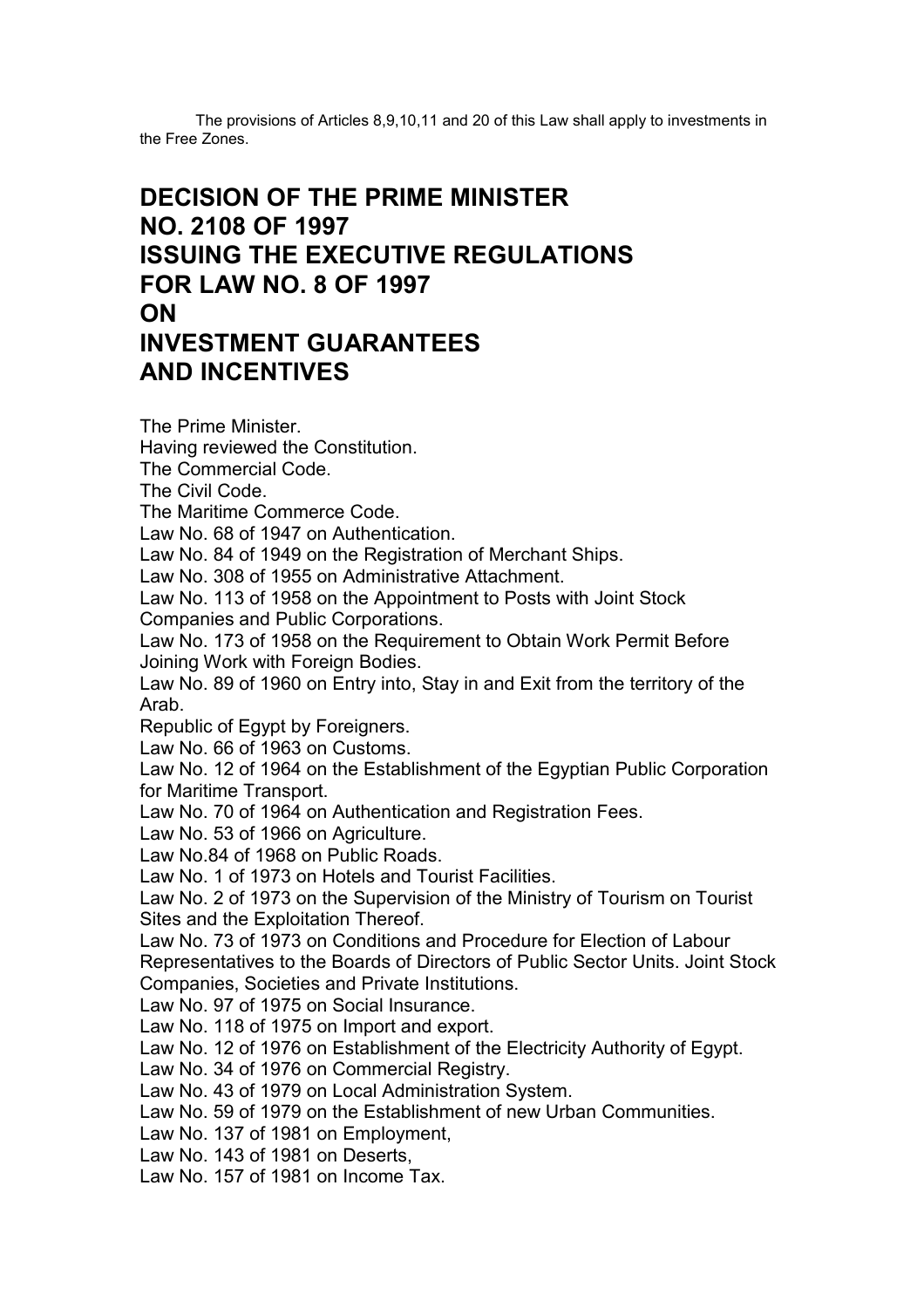Law No. 159 of 1981 on joint Stock Companies, Partnerships and Limited Liability Companies,

Law No. 186 of 1986 on Custom Exemptions,

Law No. 7 of 1991 on Certain Provisions Concerning Special State Property. Law No. 11 of 1991 on General Sales Tax,

Law No. 95 of 1992 on Lease Financing,

Law No. 5 of 1996 on Rules of Free of Charge Disposal or Nominal-Rent Lease of State - Owned or Public - Legal - Personality - Owned Desert Lands for the Purposes of Establishing or Expanding Investment Projects Thereon, Law No. 231 of 1996 on Rules Governing Ownership Employment of Egyptians by Foreign Parties,

Law No. 3 of 1997 on the Granting of Public Facility Undertaking to Establish, Run and Exploit Airports and Landing Pools,

Law No. 8 of 1997 on Investment Guarantees and Incentives, President's Decree No. 84 of 1979 on the Delineation of Sinai into Two Governorates, President's Decree No. 40 of 1991 on the Establishment of the General

Authority of investment and free zones. Prime Minister's Decision No. 1531 of 1989 issuing the Executive Regulations

for Law No. 230 of 1989 on Investment.

Is pleased to decide the following:

PART FIELDS OF INVESTMENT : **CONDITIONS** 1 AND LIMITATIONS

Article 1:

Activities in the fields stated Article 1 of Law on Investment Guarantees and Incentives referred to above, shall be implemented subject to compliance with conditions and limitations as explained hereunder:

- 1) Reclamation and / or cultivation of wasteland and desert lands:
- a) Reclamation of lands and installation of infrastructure facilities that render the same cultivable:
- b) Cultivation of reclaimed land in question should have been already earmarked for reclamation and cultivation and subject to the condition, in the case of cultivation, that advanced irrigation methods. Not irrigation by submerging, be used).
- 2) Animal Husbandry, Poultry and Fishery Production:
- a) Breeding of all kinds of red meat cattle, be it for the purpose of raising new breeds or for dairy or for dairy products or for slaughtering.
- b) Breeding of all kinds of white meat poultry, be it for the purpose of slaughtering.
- c) Fishing and development of fish-breeding ponds. 3)Manufacturing and Mining:
- a) Industrial activities as engaged in the transformation of substances and raw materials and in changing their forms by blending, mixing, treating or shaping them, and packaging them, as well as assembling parts and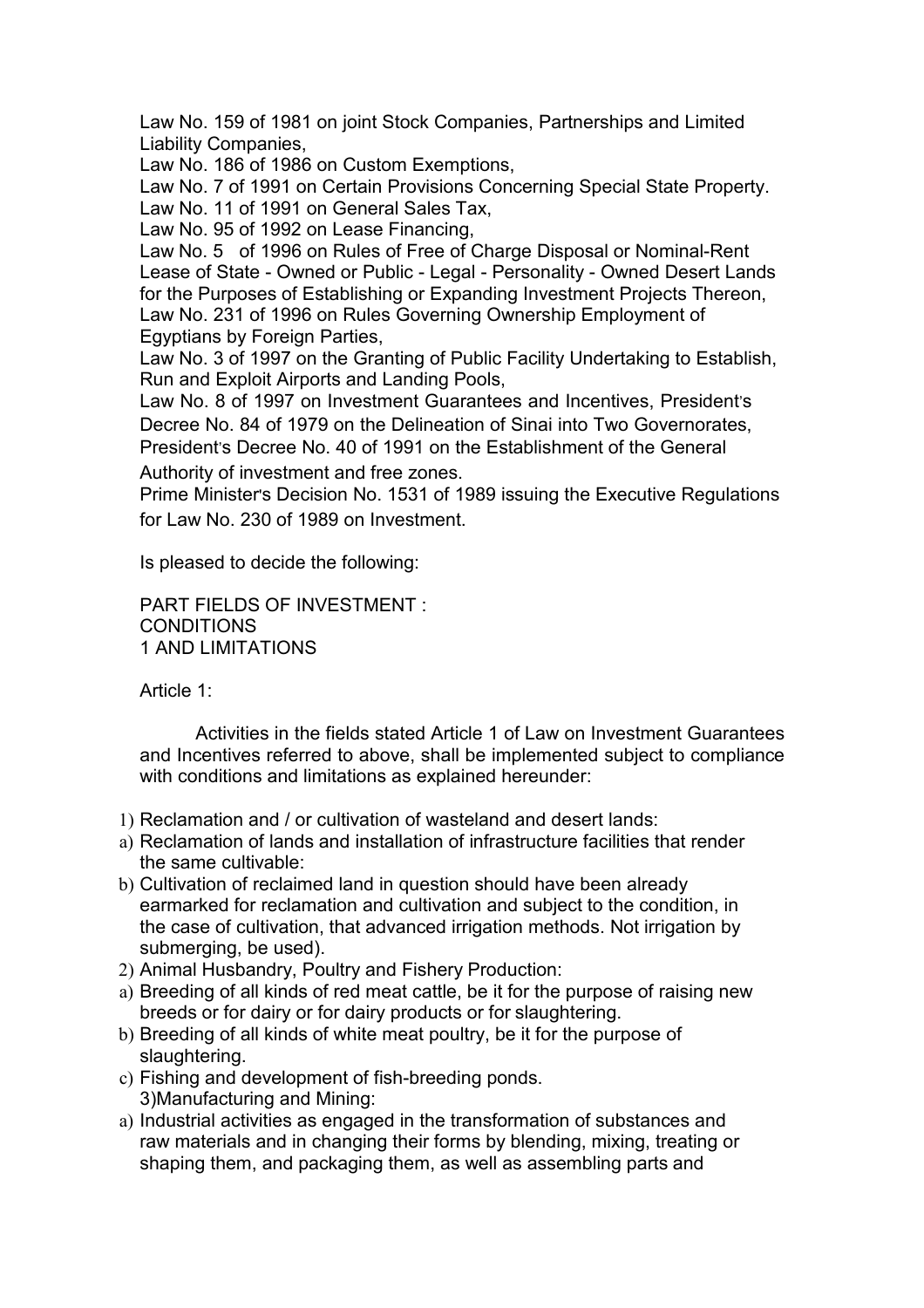components, and mounting them for production of intermediary or end products.

(This shall include petroleum relining the separation and treatment of petroleum derivatives and products: it shall not include industries of cigarettes, raw tobacco, molass-treated tobacco or snuff neither shall it include any kind of alcoholic beverages or liquors) .

- b) Design of machinery and industrial equipment,
- Three) The full array of cinema industry activities including the construction, or renting and running of motion picture studios and laboratories and movie theaters, running being understood as covering shooting, developing, printing, production, screening and distributions (Subject to the business being effected through a joint stock company or a big venture of which the minimum working capital is not less than LE 200 million).
- Four) Activities connected with exploration for mining ores and metals, and with the extraction cutting and preparation thereof, but shall not sand pebbles quarries.
- 4) Hotels, motels, hotel apartments, tourist villages and tourist transportation:
- a) Stationary and floating hotels and motels, hotel apartments and suites, tourist villages and complementary or related services, recreational, sport, commercial and cultural activities and the additions to and expansion of related facilities, subject to hotels, motels, hotels apartments and suites and tourist villages being of not less than three-star level and subject to the total areas sold off not exceeding half total constructed areas thereof .
- b) all land, Nile ,sea and air means of tourist transport.
- 5) Refrigerated transportation of goods, refrigerators for purposes of storing crops, manufactured products and foodstuffs, container stations and grain silos:

a) Transport of cold or frozen products, cold stores for preservation of agricultural produce, industrial products, food stuffs as well as for refrigerating and freezing them.

B0Container operation and handling stations: e)Grain - silos:

(including all related loading and unloading activities).

6) Air transport and directly related services:

a) Regular and chartered passenger and goods transportation: b)Construction, equipping, operation, management, maintenance and exploitation of airports and landing pads thereof, operation, management, maintenance and exploitation of existing airports and landing pads and other related air transport services including maintenance, repair, catering:

- 7) Overseas maritime transport (the transportation of material, goods and passengers beyond territorial waters by means of ships and others maritime means of transport such as tankers. Steamers and ferries):
- 8) Petroleum and gas drilling, exploration, transportation and delivery support services:

a) Provision of petroleum drilling and exploration support services, including;

- oil-well maintenance and enhancing;
- Maintenance of drilling equipment & oil pumps;
- drilling of water wells and shallow wells related to oil industry;
- civil works complementing drilling and maintenance operations;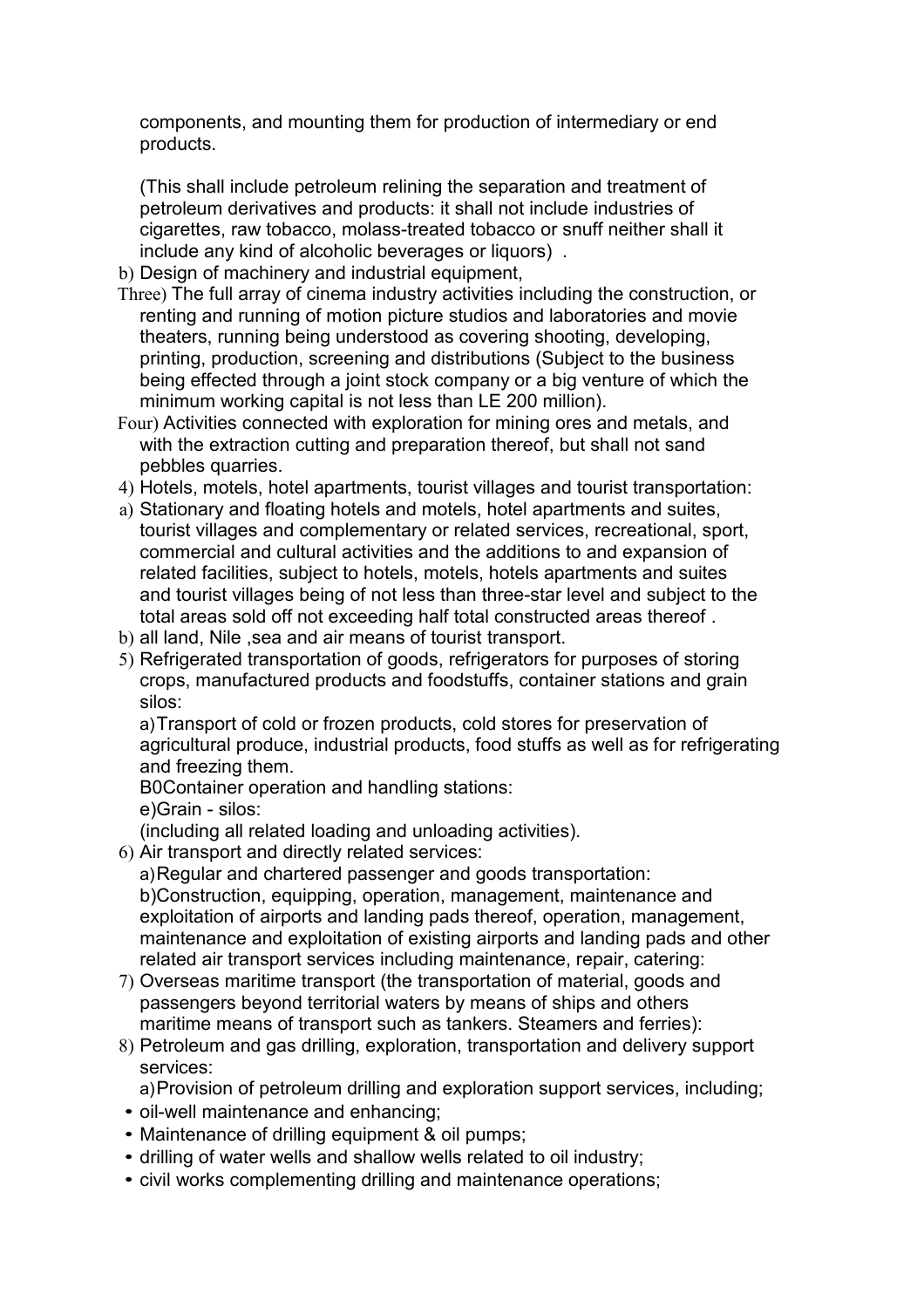- treatment of surfaces against deposits;
- down hole operations related to cover pipes and production tubes;
- services related to oil exploration;
- b) Transportation and delivery of gas from production points to consumption points through specialized thinkers or pipelines, excluding petroleum transportation;
- 9) Housing complexes for the purposes of full, unfurnished leasing for noncommercial uses (Subject to the number of housing units being not less than fifty. Whether in one or more complexes).
- 10) Infrastructure including potable water, wastewater drainage, electricity, road communications systems:

a) Construction. Operation or management of potable water desalination and filtering plans, distribution systems and transportation lines:

b) Construction, operation or management of domestic or industrial wastewater drainage and treatment and related connections;

c)Construction, management, operation and maintenance of power plants and distribution girds:

d) Building, management, exploitation and maintenance of free roads, highways and main roads;

e) Installation, operation and management of able and wireless communications stations;

11) Hospital, medical and therapeutic centers that offer 10% of their capacities free of charge;

Specialized, integrated or general hospitals along with related indoor therapeutic or service activities.

(Subject to offering, free change, 10% of beds occupied per annum in the case of a hospital, and 10% of the cases bring attended to with medical or therapeutic services in the case of a center, medical and therapeutic center);

12) Financial Leasing

Activities stipulated in Article 2 of Law No. 95 of 1995 referred to above subject to terms and conditions stated therein;

13) Underwriting of subscription to securities;

Underwriting of entire or partial security issues as the case may be after bids have been made by the public, in compliance with term and conditions may offer the same again for bidders without compliance with the nominal value of the issue;

14) Venture capital;

Investment in projects or firms with a view to developing the same, eventually transforming them into joint stock companies or partnerships in case such projects and firms are short of financing.

15) Production of computer programs and systems;

Design, production, operation of , and training on all kinds of computer programs, system and applications; and

16) Social fund for development-funded projects;

All projects in the fields of small-scale. Ancillary or feeding industries for which the majority of financing is provided by the Social Fund for Development.

Article 2: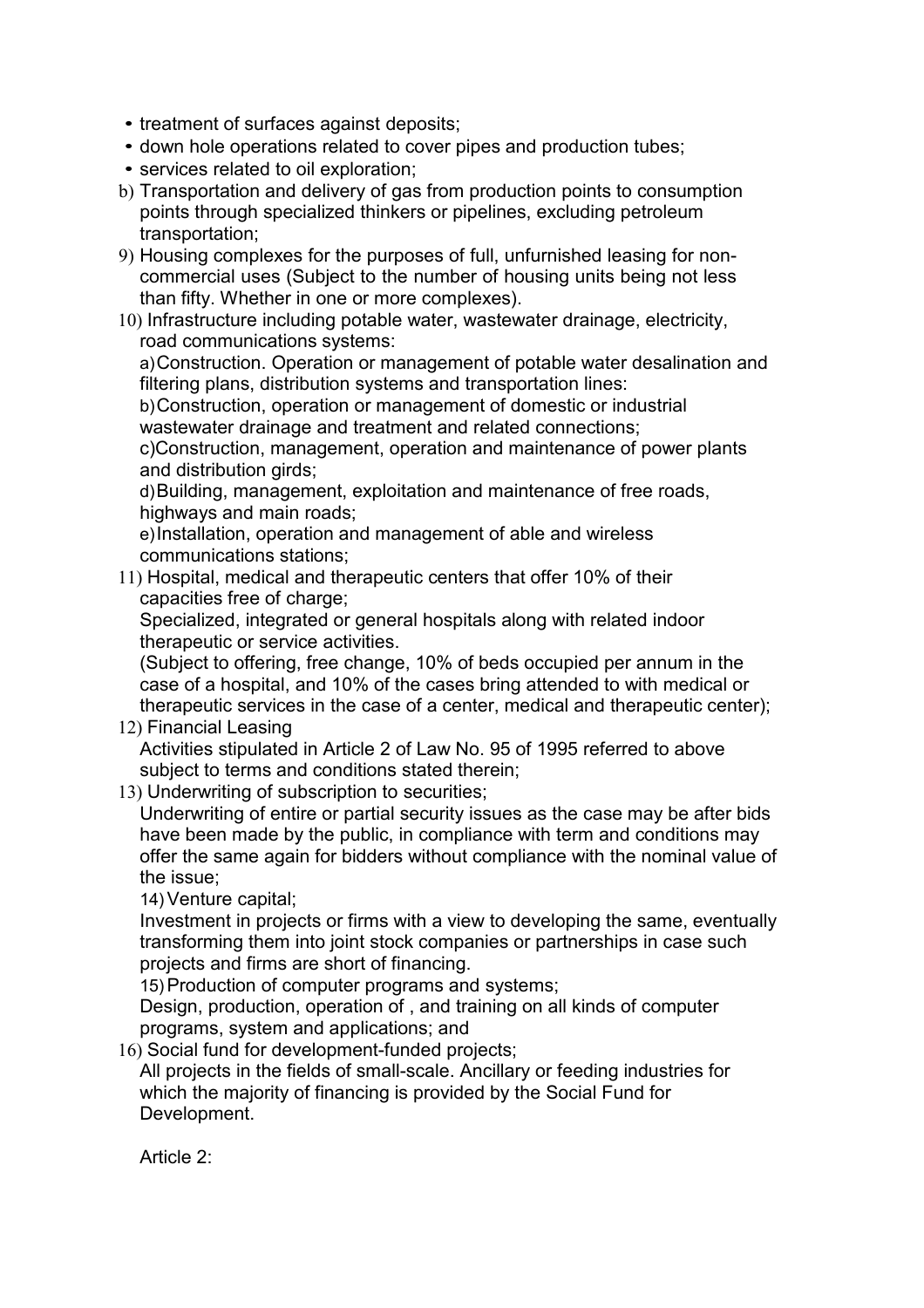Any activity that is effected in any of the fields stated in the proceeding article shall complete all procedures required for permits related to the nature and location of activity as may be stipulated in relevant laws, regulations and decisions.

## Article 4:

A company or a firm that desires to inter into an activity in the fields stated in Article 1 of the present Regulations in any of North or South Sinai Governorates has to notify the General Authority of Investment and Free Zones in advance.

# **PART 2 PROCEDURE FOR INCORPORATION COMPANIES SECTION 1 WITH ACTIVITIES CONFINED TO FIELDS IN ARTICLE 1**

## Article 5:

The General Authority for Investment and Free Zones shall review the Articles of Incorporation and Statutes of a company whose activity shall be confined to one or more of the fields stated in Article 1 of the present Regulations at a request to be made by the promoters, partners or their representative .

## Article 6:

An application for review of Articles of Incorporation and Statutes of a joint stock company or a partnership limited by shares, or the Statues of a limited liability company, shall be submitted to the General Authority for Investment and Free Zones along with a copy of Articles of Incorporation and/or Statues, as the case may be, on forms defined by Prime Minister's Decision.

## Article 7:

An application for review of a partnership agreement of a simple or limited partnership shall be submitted along with a copy of the partnership agreement, stating the following:

1) Partnership's purpose and field of activity;

2) Names of partners; their titles, nationalities and domicile and capacity as partners with unlimited liability, limited partners or commandite partner .

- 3) Partnership's name, head office address in Egypt and branch addresses;
- 4) Partnership's paid-in capital; its type; equities and currencies in which capital is contributed to;
- 5) The stated term of the partnership;
- 6) Partnership's form of management;
- 7) Profit distribution / loss sharing; and
- 8) Dissolution and liquidation.

## Article 8:

After review is completed. Attestation of promoters or partners, as the case may be, is made and after the company has submitted a certificate from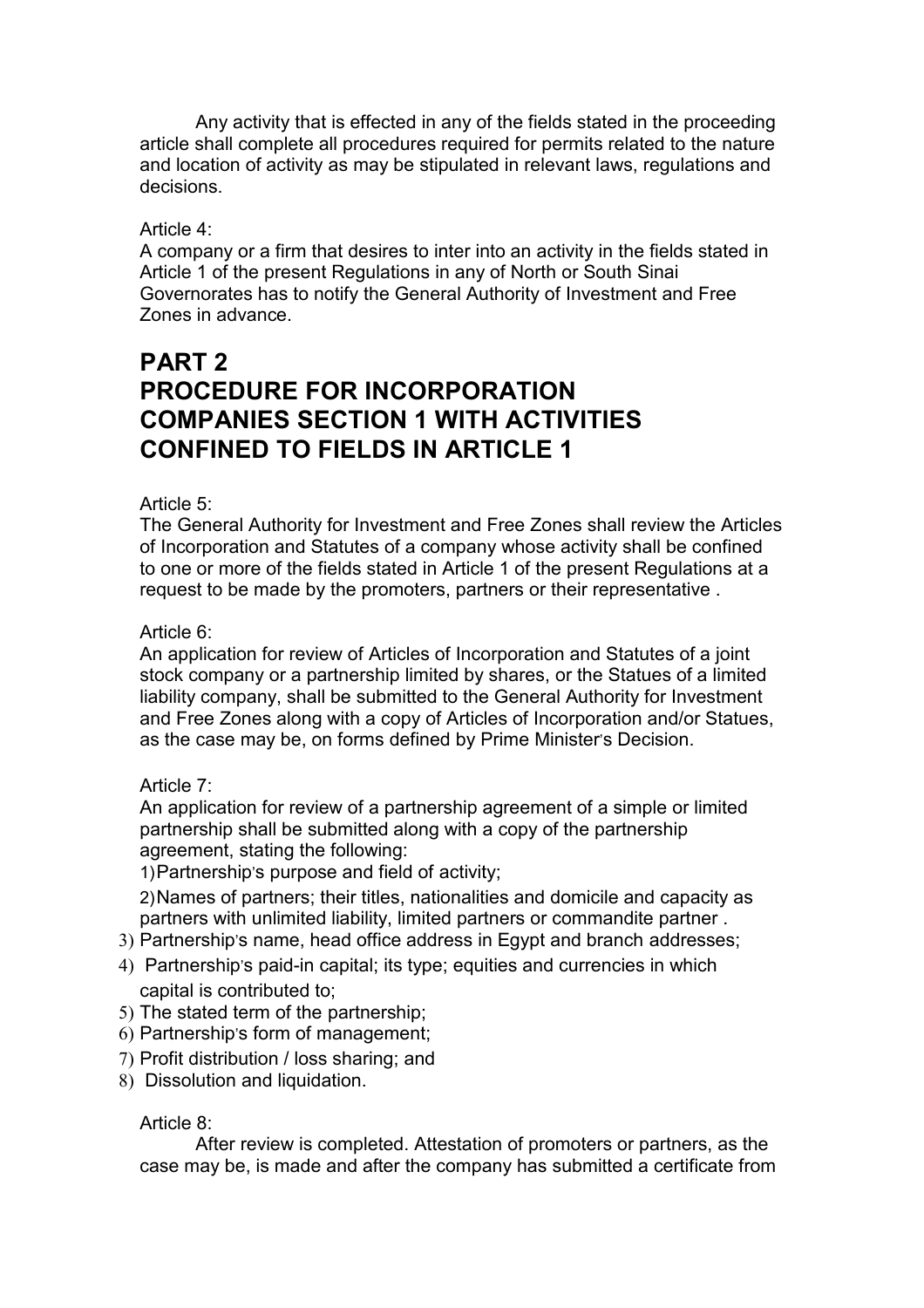an authorized bank that is registered with the Central Bank of Egypt stating that at last fourth of the company's cash capital - in the eases of a joint stock company and a partnership limited by shares-or the full amount of capital - in the case of a limited liability company - in the name of the said company as one under formation. A license to incorporate a company . stating the particulars of the same. Shall be issued be the General Authority for Investment and Free Zones.

# Article 9:

Having obtained an incorporation licence , a company shall be entered in the Commercial Registry. A company's representative shall submit a copy of the Commercial Registry's entry to the General Authority for Investment and Free Zones.

# Article 10:

Decisions on incorporation licences along with Articles of Incorporation and Statutes shall be published in bulletins issued by the General authority for Investment and Free Zones at the expense of the licensed companies.

# Article 11:

Provisions stipulated in this Section shall apply to all amendments of the Statues of a company.

# **SECTION 2 COMPANIES WITH MULTIPLE PURPOSES AND ACTIVITES**

# Article 12:

A company that dose business in activities that are partially convered by fields stated in Article 1 of the present Regulations shall be incorporated within the legal framework originally governing that company.

A company's representative in change shall submit a copy of Articles of Incorporation, Statues, a copy of the resolution of founding shareholders if any, and an adequate description of the activities of the company in the said fields to the General Authority for Investment and Free Zones. Separate books and financial status shall be kept for such an activity.

# **PART 3 SOLE PROPRIETORSHIPS**

Article 13:

A natural person that dose business in an activity that is covered by any of the fields stated in Article 1 of the present Regulations shall submit an adequate description of such an activity showing its legal domicile, capital allocated thereto. Any other relevant data that are required, to enter the said activity in the Commercial Registry and amendment thereof and a copy of the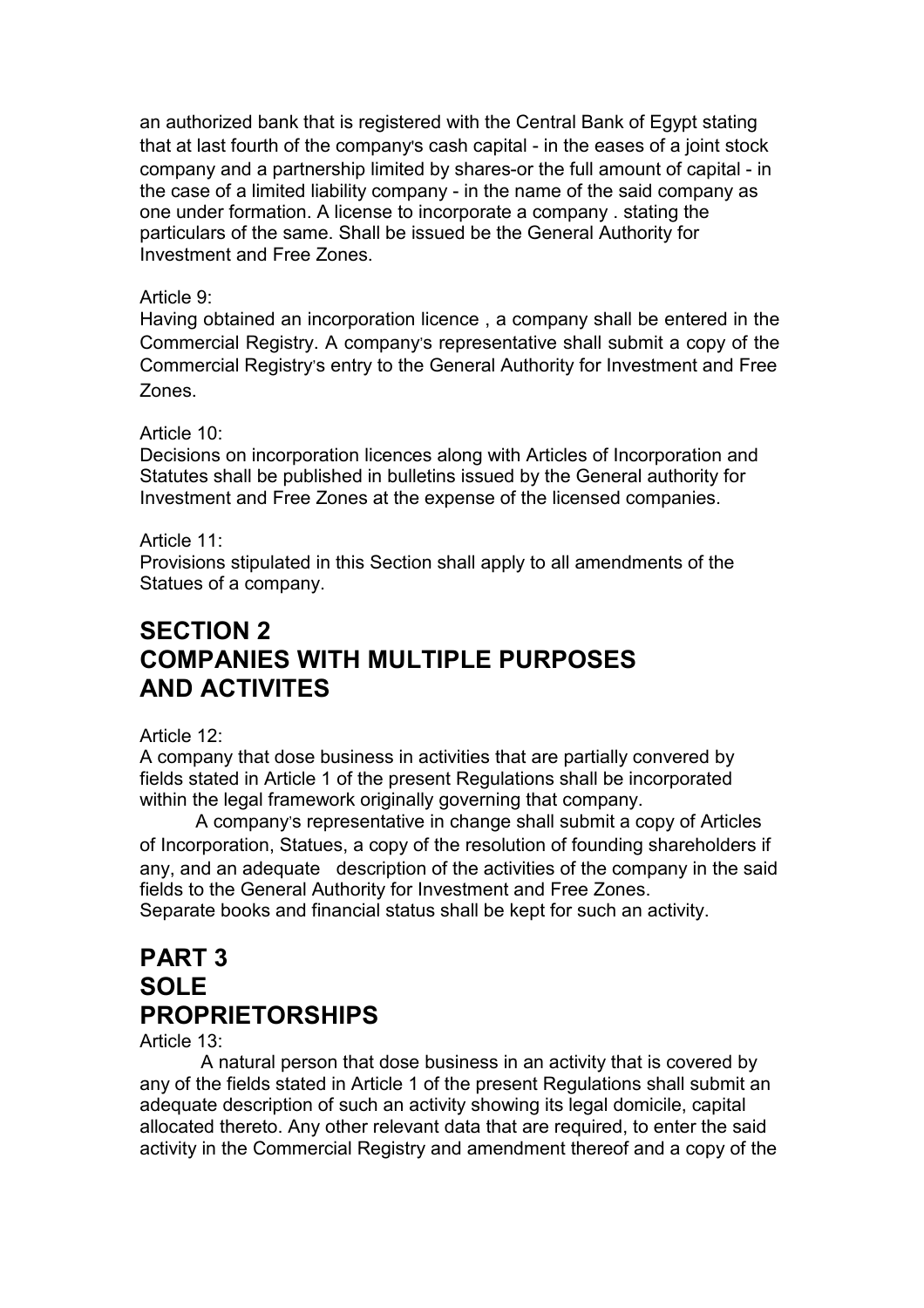entry in the Commercial Registry, to the General Authority for Investment and Free Zones.

Separate books and financial status shall be kept for such an activity.

# **PART 4 EMPLOYEE PARTICIPATION IN THE MANANGEMENT OF JOINT STOCK COMPANIES**

## Article 14 :

The Board of Directors of a joint stock company, whose activated cover one or more of the fields stated in Article 1 of the present Regulations, shall form an "Assistant. Administrative Committee" to be constituted from among the employees.

## Article 15:

The aforementioned Committee shall undertake the study of all matters relating to employment programs of the Company considering economic management and sound utilization of available resources, as well as matters relating to raising to raising and development of production and all other matters as may be referred to it by Board of Directors or the Managing Director. The Committee shall submit the findings of its studies along with recommendations.

## Article 16 :

The Committee shall appoint from among its members a Chairman. In the event of the absence of the Chairman, the Committee shall appoint a member to carry out the function of the Chairman temporarily.

The Committee's Meetings shall be attended by the Managing Director or a member of the Board of Directors delegated by the Company, as well as a number of managers in change of the Company to be selected by the Board of Directors, but without having a vote in the deliberations of the Committee.

## Article 17:

The Board of Directors shall bay down the rules and conditions for the selection of the Assistant Administrative Committee, for the tenure and renewal of membership, the organization of the Committee's work and remuneration of its Members.

The Committee shall meet at least once every two moths, In order to have a quorum, a meeting has to be attended by at least half the members Decisions shall be adopted by a majority of the members present at the meeting. In the event of a draw, the side for which the chairman voted shall have the deciding vote.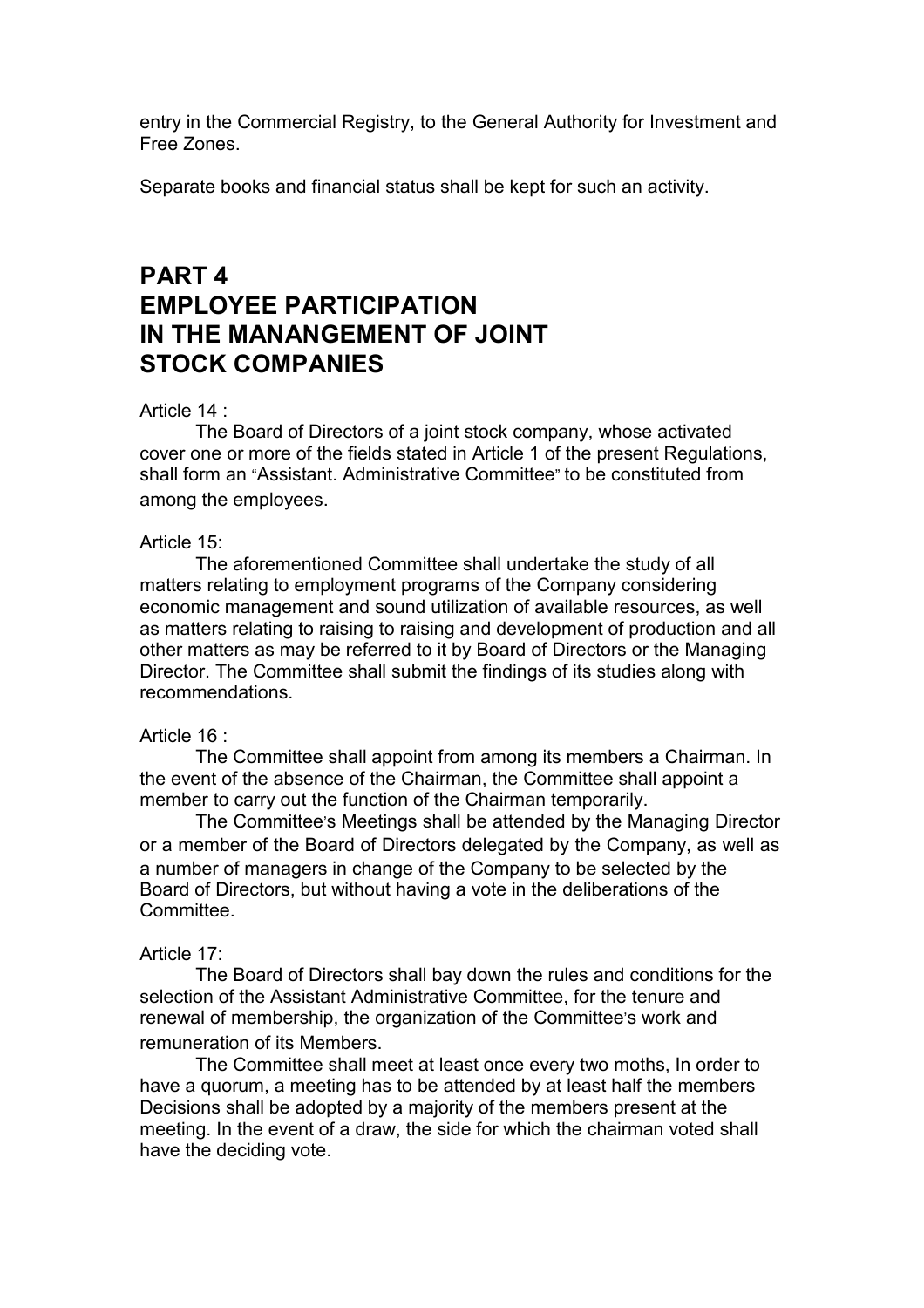## Article 18:

The Committee shall prepare an annual report within three months of the end of fiscal year of the Company and shall submit the same to the Board of Directors, The Report shall show the subjects which the committee had Studied, its recommendations relating thereto and suggestions the adoption of which it deems will promote the interests of the Company.

# **PART 5 AUTOMATIC TAX EXEMPTIONS**

## Article 19:

Companies and Firms doing business in any of the fields stated in Article 1 of the present Regulations shall automatically enjoy tax exemptions only after they have met their obligations under Articles 2,9,10,11,12, and 13 of the Present Regulations as may be applicable.

## Article 20:

A company or firm starting production or business shall notify the General Authority for Investment and Free Zones within one month of the date such a production or business has been started. The General Authority for Investment and Free Zones, upon verifying the data shown in the side notification and the starting of business in any of the fields stated in Article 1 of the present Regulations, shall-within fifteen days from the date of the receipt of the said notification- provide the party concerned with a certificate showing the field of business and date of starting such a production or business. The General Authority for Investment and Free Zones shall communicate a copy of such a certificate to the Ministry of Finance. Provisions of the preceding paragraph shall apply to additions to, or expansion of, facilities pertaining to hotels, motels, hotel apartment and suites, tourist villages and complementary activities relating thereto. Tax exemptions apply with effect from the date such added facilities or the expansion thereof operate. The aforementioned certificate shall be honored by all authorities of the state insofar as availing of investment guarantees and incentives is concerned without having to go into any other procedure.

## Article 21:

If a company or a firm enters into business in more than one of the field stated in Article I of the present Regulations, tax exemption shall separately apply with regard to each respective activity with effect from the date such a production or activity operates.

Separate accounts shall be kept and a separate financial status shall be maintained for each activity.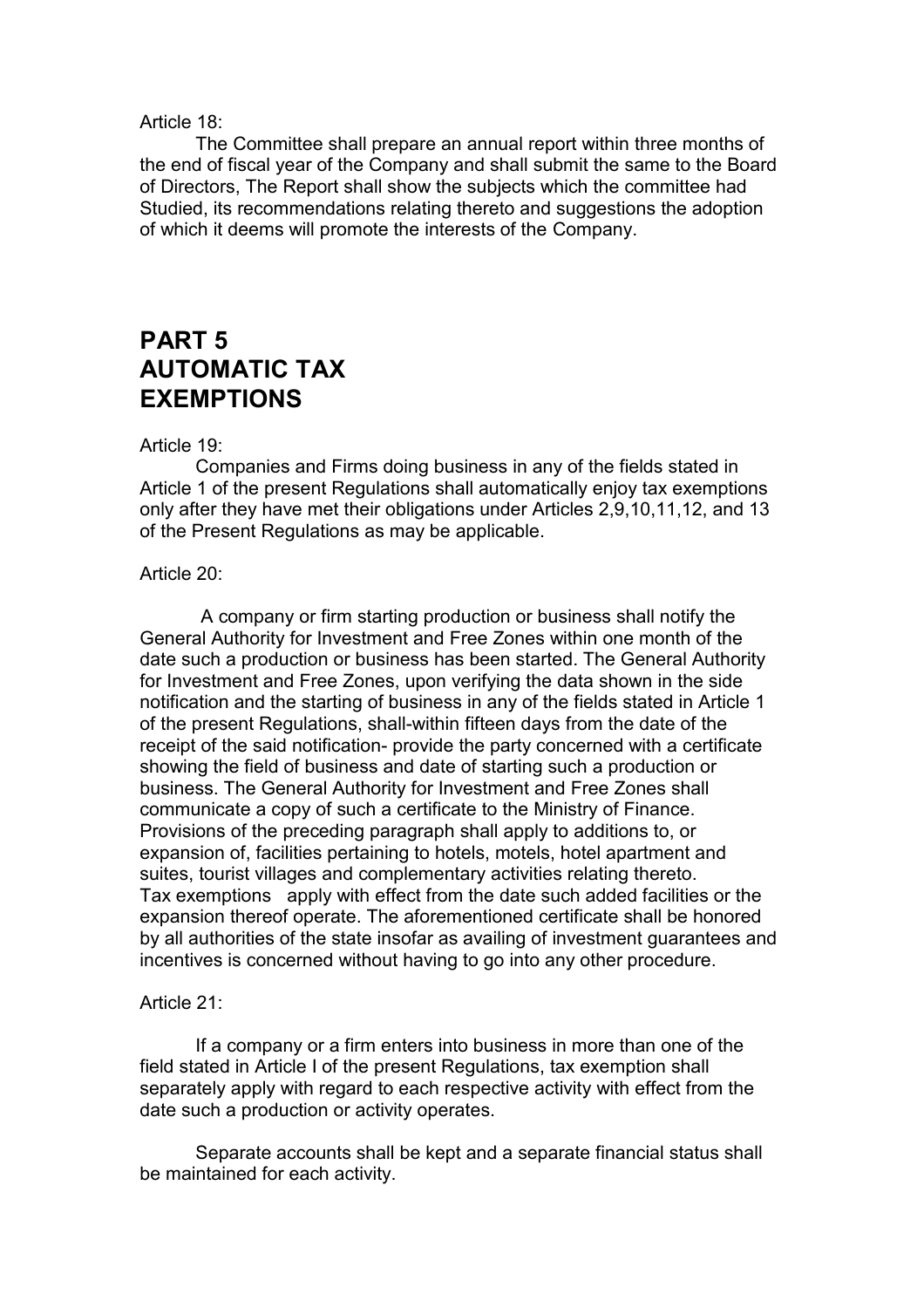# **PART 6 ALLOTMENT OF LAND**

Article as applications of the provisions of Article 5 of the Law on Investment Guarantees and Incentives, subject to the approval of the competent minister of land allotment and land use royalties under applicable rules and regulations, a governor or his duty authorized representatives shall be the competent authority in charge of concluding, on behalf of authorities concerned, contracts relating to state-owned or public-legal-person-owned land required for companies and firms.

A governor, or his duly authorized representatives, shall, on behalf of the proprietors of companies and firms, obtain all necessary licences for the establishment, running and operation of such companies and firms from authorities concerned.

## Article 23:

At the beginning of every fiscal year, the competent minister shall furnish, free-of-charge, detailed maps of state-owned and public-legal-personowned land that is offered for allotment to companies and firms to be established in specific areas as provided for in Article 28 of the law on Investment Guarantees and Incentives. Such maps shall show locations, boundaries and areas of such land. A memorandum on proposed tenure and terms and conditions of allotment including the cut-off date for starting production or activity for each of the field stated in Article 1 of the present Regulations failing which an allotment approval shall be rendered null and void.

## Article 24:

Maps mentioned in the preceding Article shall be submitted to the Council of Ministers for approval of free-of-charge-land allotment and tenure and terms and conditions of allotment.

A copy of a decision of the Council of Ministers in this respect shall be communicated to the General Authority for Investment and free Zones

Along with a copy of such detailed maps and memorandum on the tenure and terms and conditions allotment.

## Article 25:

Applications for land allotment-for land which the council of Ministers approves to allot free of charge- shall be submitted by parties concerned to the General Authority for Investment and Free Zones showing the required area, size and nature of proposed activity and monies to be invested therein.

The Authority shall decided on an application for allotment within two weeks from the such an application has been submitted, and shall inform the principals of such a decision within two days of the adoption thereof at maximum.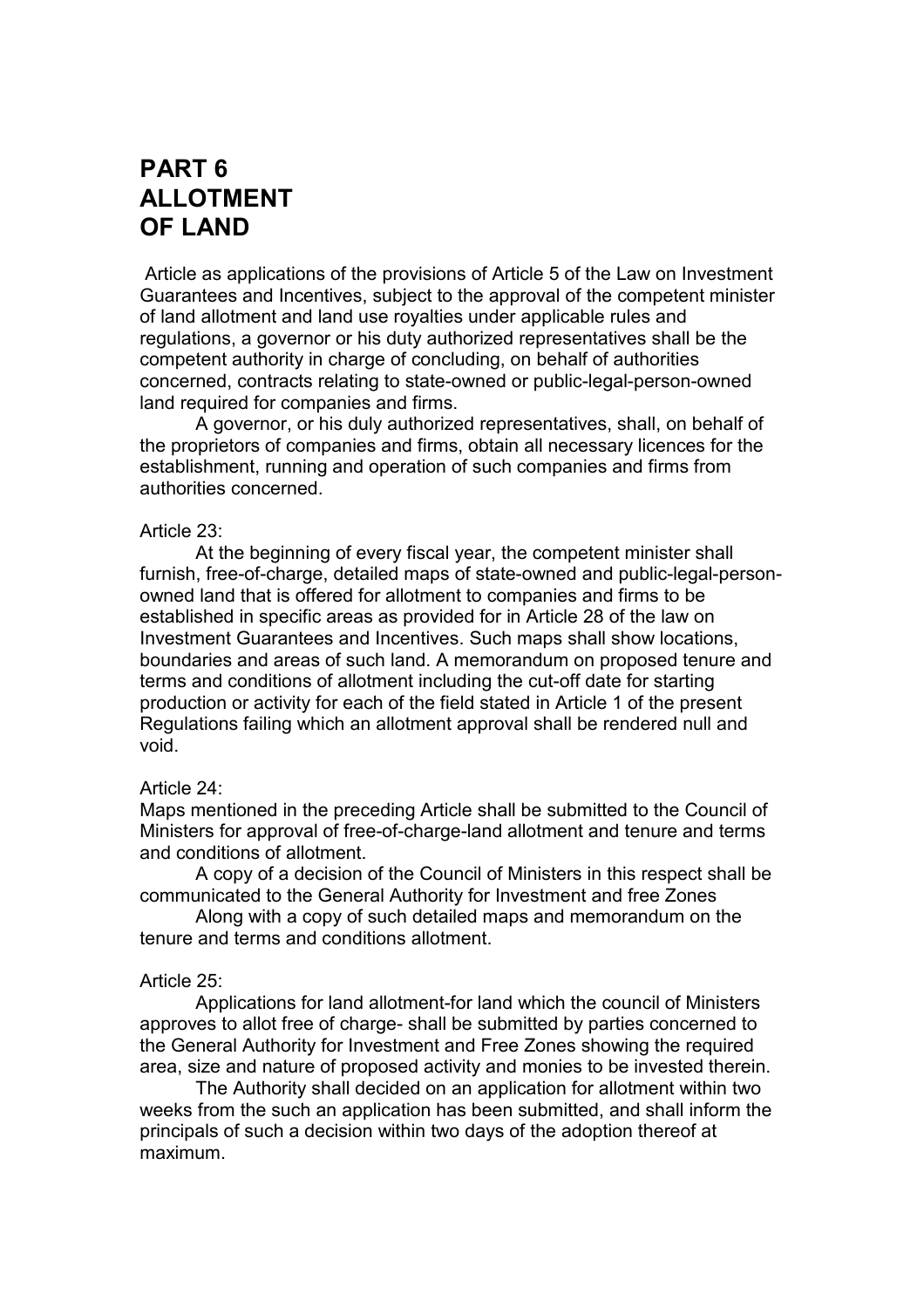An allotment approval shall state the tenure and terms and conditions relating thereto.

## Article 26:

The General Authority for Investment free Zones shall, every three months, issue a bulletin showing the locations, boundaries and for whom allotment approvals have been issued and their respective fields of activity.

## Article 27:

In case of a violation of allotment terms and conditions the Council of Ministers, upon a submission by the Chairman of the General Authority for Investment and authoritatively restore the land under question.

# **PART 7 FREE ZONES**

### Article 28:

The annual free stipulated in Article 35 (page 2) of the Law on Investment Guarantees and Incentives shall be realised upon the entry of goods addressed to a Free-zone warehousing project and shall be calculated on the basis of the CIF value of such goods.

Insofar as manufacturing or assembly projects, the said free shall be realised upon the exit of goods of such projects from a free zone and shall be calculated on the basis of the cost of the value added materializing as a result of such manufacturing or assembly.

## Article 29:

Subject to compliance with the following guidelines and subject to the approval of the General Authority may be transformed into a private free zone:

- that a project has already started operation:
- that the exports thereof shall not be less than 50% of its production; and
- that the project under question shall satisfy requirements relating to buildings fences and security as specified in free zone adminstrative rules and regulations.

#### Article 30:

In case of refusal by the General Authority for Investment and free Zone to grant a Licence to project to operate in a public free zone or refusal of withdrawal therefrom, the principals may submit a petition to the Authority on which they shall decide within fifteen days from the day of the submission thereof. A decision of the Authority in this respect shall be final.

## Article 31:

Goods imported under Free Zone system shall be entered in their respective manifests with an explicit statement therein and in bills of lading invoices relating thereto that such goods are addressed to a free zone.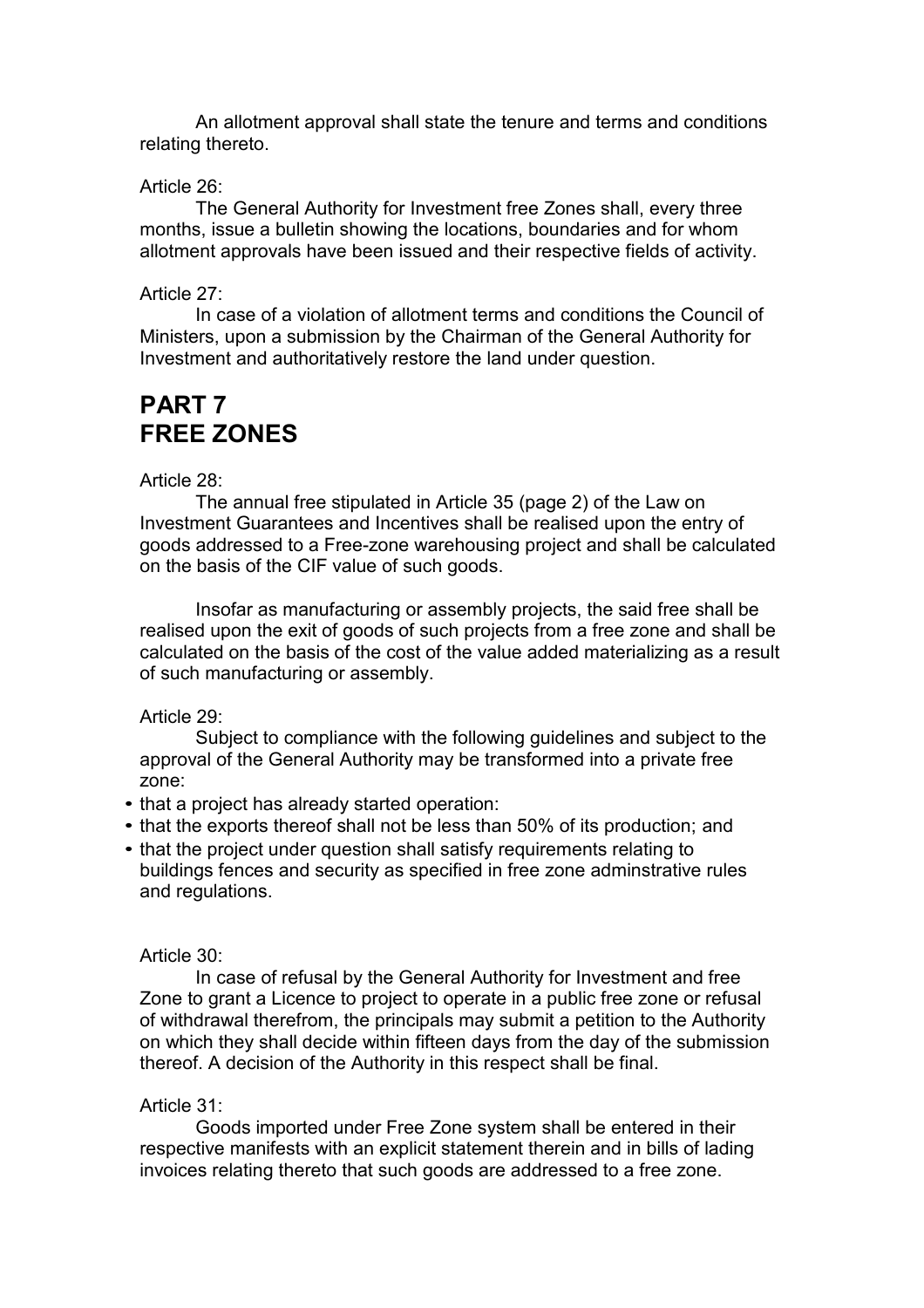A free-zone authority may waive this condition if goods are addressed to a project for its own purposes or on behalf of a third party, if the said project or such a third party does not business within the country.

## Article 32:

The following procedure shall apply to transit goods as well as those addressed to a free zone that is established within a duty free area:

- 1) A Project shall submit to the authority in change of the free zone a declaration on the prescribed from stating that said goods are imported into the free zone Such a declaration shall be filled in duplicated and shall be submitted along with the maritime bend note relating to the said goods.
- 2) The competent authority in charge of the free zone shall approve the original of the said declaration stating in their notarization that the project under question operates under the free zone system and that the goods listed in the said declaration are items that are required for the licensed business of the said project Thereafter, the original of the declaration shall be referred to the competent customs department to check and tally fright documents. Thereafter, the said customs departments shall authorize the transport by, and under the full liability of, the shipping agency concerned, of the goods under question into the free zone under direct transit system.
- 3) The authority in change of the free one shall. Randomly or in a detailed manner as the case may be, inspect the said goods upon arrival into the free zone. A copy of the inspection report shall be given to the customs department concerned, and the said goods then shall be handed over to the principals concerned who shall take custody of, and have full liability for the same.

Article 33:

The following procedure shall apply to goods addressed to free zones with private parts:

1) ship and aircraft captains or their representative (namely; shipping agencies or airliner offices) shall submit to the customs department concerned the relevant manifests of goods addressed to a free zone within twenty-four hours of the landing of a ship or an aircraft.

2) The competent authority in change of the free zone shall notify principals mentioned in the said manifest of the arrival of their respective consignments and order that such consignment be cleared within forty-eight hours of the date of the said notification, failing which the competent authority in change of the free zones shall at the expense of the principals, clear such consignments to such location as the competent authority in change may deem proper. 3) The project concerned shall submit to the customs department in charge a declaration of the import items, duly approved by the competent authority in charge of the free zone, along with the bend note related to the goods under question, for registration and applicable formalities relating to transit goods. 4)Upon the registration of the said declaration, the same - along with documents relating to the consignment under question shall be referred to the authority in change of the free zone for a random or detailed inspection. As the case may be. The said goods then shall be handed over to the principals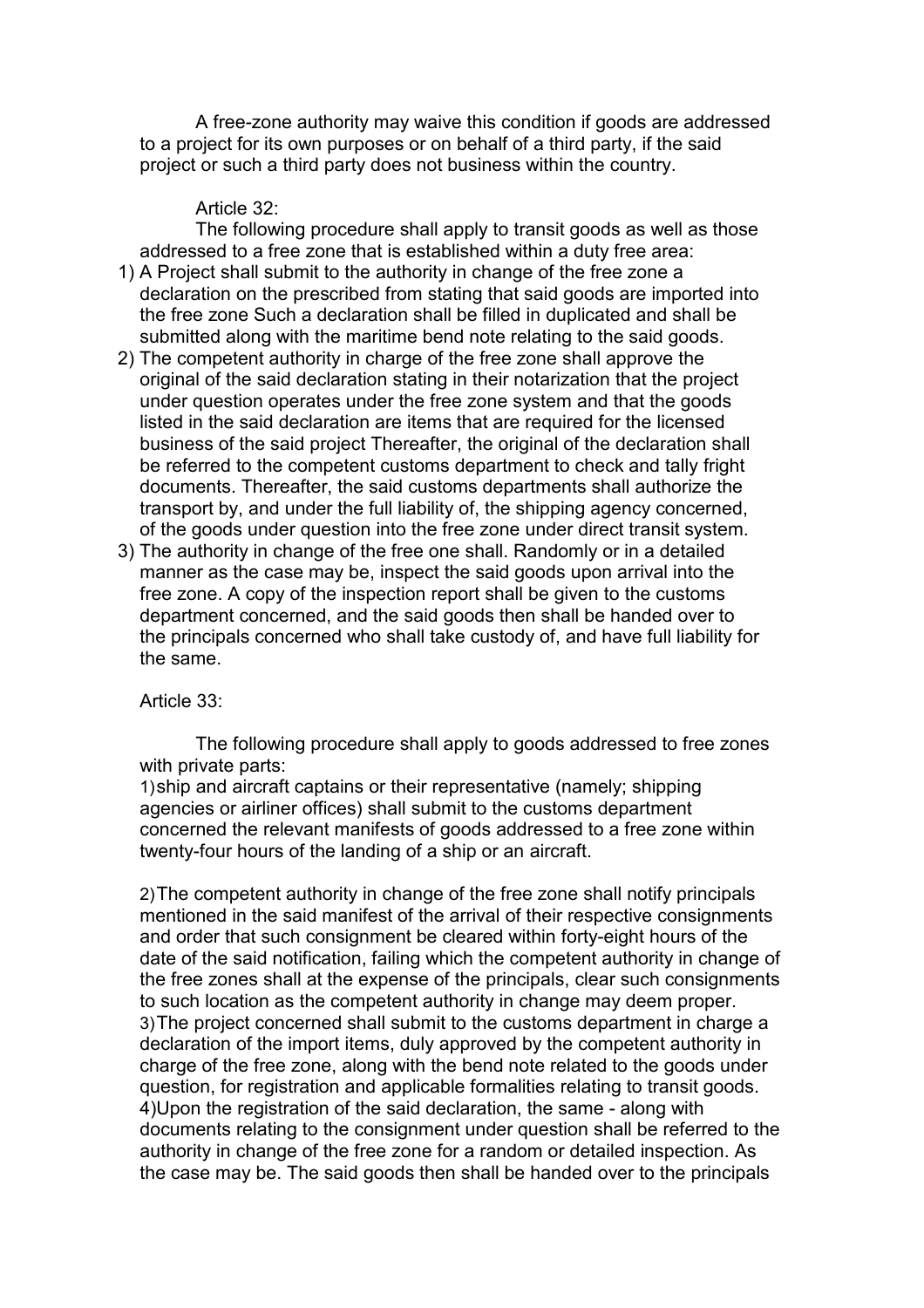who shall take custody of, and have full liability, for the same. A copy of the check report shall be provided to the customs department concerned.

Article 34:

The following procedure shall apply to consignments addressed to a free zone established within the country:

- 1) A principal shall submit the following documents to the competent in charge authority of the free zone:
- a) A declaration, in triplicate, of the goods important into the Free Zone, on the prescribed from issued by the General Authority for Investment and free zones; and
- b) Invoice (s) and the packing list (s) of the consignment (s) under question. 2)The competent authority in change of the free zone shall approve the original of the said declaration. Stating in their notarization that the project under question operates under the free zone system and that the goods listed in the said declaration are items that are required for the licensed business of the said project. Thereafter, the said declaration shall be handed over to the Principal in duplicate.

3) The said declaration shall be submitted in duplicate to the customs department concerned for completing customs formalities.

Thereafter, goods shall be freighted into the free zone upon a customs transit certificate.

4) Goods shall be handed over the to the principal along with the customshouse note and a copy of the declaration duly notarised by the customs department concerned to the effect that transit formalities for the goods addressed to the free zone concerned have been completed, for the onward freight of the said goods to the area under the direct control of the competent in charge of the free zone for inspection and the ensuing issuance of inspection report in duplicate by the said authority in the presence of the principal.

The customs-house note counterfoil, duly notarized, along with a copy of inspection remarks shall be returned to the customs department concerned. 5)The principal, in all cases, shall be responsible for any short delivery, loss of ,or damage to the goods under question during fright from the customs area to the free zone.

# Article 35

Upon a request of the principals concerned. the General Authority for Investment and Free Zones shall issue a guarantee coverning the value of, taxes and duties on, good (for banned items) or a guarantee covering the taxes and duties on goods (for non-banned items) while being freighted from the costumes area to a free zone or back or between free zones.

The Authority shall issue a guarantee the payment of one per thousand of the total value thereof as well as the provision by the project of an insurance policy for the total value of the guarantee covering the damage and fire risks.

Article 36: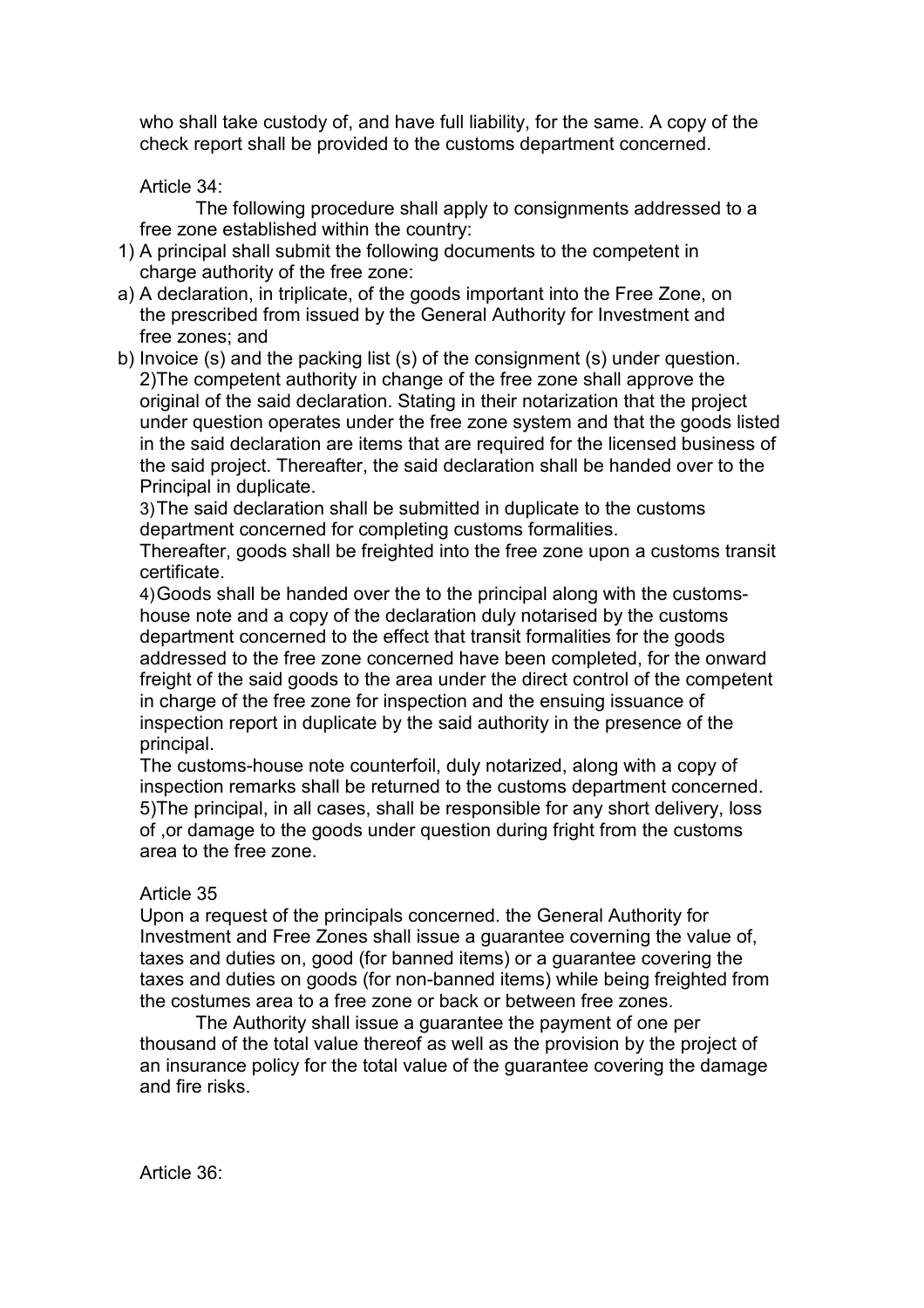In all cases when a consignment is imported from abroad and is cleared from the customs area as addressed to a free zone, the competent authority in charge of free zone shall inspect such consignment in the presence of the principal or the representative thereof. The two parties shall fill in, and sign, a statement showing remarks of the inspection after tallying with the invoice or packing list. Thereupon, the consignment shall be handed over to the principal who shall take custody of, and have full liability for, the same. The inspection and tallying remarks shall be intimated to the customs department concerned.

Upon a request of the principal inspection of goods imported may be effected within the free zone boundaries by a joint committee on which both the free zone and the customs department concerned shall be represented and in the presence of the principal. In such a case, only an exterior survey of the consignment shall be effected within the customs area.

## Article 37:

In case of a need for provision of basic requirements for the country and subject to the completion of all customs and importation formalities and the payment of due taxes and duties and dues payable to the General Authority for Investment and Free Zones, the Chairman of the Authority may decide to allow the entry of commodities, material, equipment and appliances, imported for a free zone, directly from a costumes area into the country, and to allow the release same as a transaction made in favor of one client and delivered thereto in one batch.

## Article 38:

The following procedure shall apply to consignments export overseas by projects that are licensed to operate in free zones with private parts or by projects that are established within customs areas or within the country: 1) The principal shall submit to the competent authority in change of the free zone concerned a declaration of exports, in triplicate, on the from prescribed by the General Authority for Investment and Free Zone, along with evidence of payment of guarantee fees provided by the Authority at his request and the relevant invoice, for review and approval.

2)A joint committee, on which the customs department concerned and the competent authority in change of free zone concerned shall be the same with documents submitted by the project in the presence of an representative thereof. Remarks of such an inspection shall be notarized on the original of the declaration which is then submitted to the customs department concerned for the completion of applicable customs procedure and the issuance of an exportation clearance.

3) Parcels shall be taped and sealed with customs-house lead. Thereafter, they shall be forwarded to the export port under customs control. 4) The export customs notaries the copy of the export declaration that is submitted along with the goods stating that exportation process is completed. The said declaration shall be handed over to the principal for onward submission to the free zone concerned.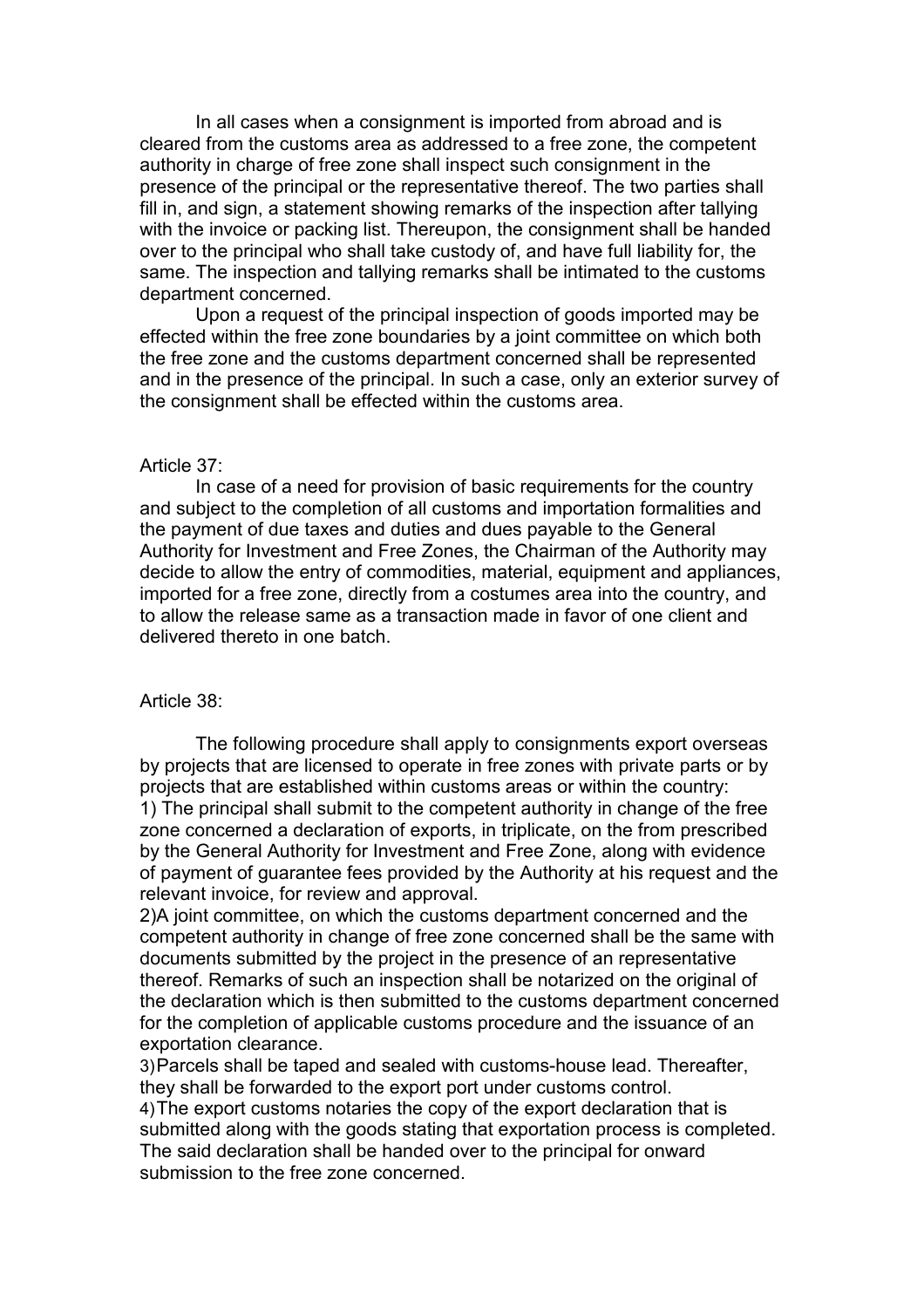## Article 39:

Transactions involving many by effected between projects within a free zone, or between a free zone and another, insofar as this is deemed to be in the interest of purposes for which such projects have been licensed.

Transactions among projects within a public free zone shall be effected upon an approval by the Chairman of the Board of Directors of the free zone concerned and across various free zones upon an approval by the General Authority for Investment and Free Zones.

## Article 40:

A Project or a firm that is licensed to operate in a free zone shall be fully liable for any short delivery, loss of , or change in the items, number or weight recorded at the entry into a warehouse of, goods and products unless such a short delivery, loss or change is normally related to nature of the items under question, or that such as a short delivery, loss or change is the result of a free force major or a contingent case. The competent authority in charge of the free zone concerned is invested with the legal power to order the payment of due taxes and duties as well as applicable fines for any short or excess delivery of such goods and products in a way that is not deemed justifiable by the said competent authority, within rules and limits decided on by the General Authority for Investment and Free Zones.

The Proceeding provisions shall not apply to a loss that results from manufacturing process within applicable technical rations in this respect.

## Article 41:

Except for banned and inflected plants and agricultural products, there shall be on time limit for keeping goods and products within a free zone

## Article 42:

By way of exception from the provisions of the proceeding Article the authority in charge of a public free zone may, in the following case, order the exit and sale of same such goods, commodities or products on behalf of the proprietors thereof subject to deduction of due taxes and duties, or order the destruction thereof:

1) If such items are deemed by public authorities concerned as non-fit for further storage or hazardous to public health:

2) If further storage of the said items within a free zone is deemed detrimental to consignments stored therein: and

3) If the activity of a project or a firm is halted-for whatever reasons- for a period that dose not justify further storage of such items in a free zone.

In all cases, the authority in charge of a free zone shall not carry out such an order at the expense of a project or a firm unless the latter fails to comply with an order in writing to transport such items outside the free zone or to destroy the same within the notice decided by the authority in-change of the free zone.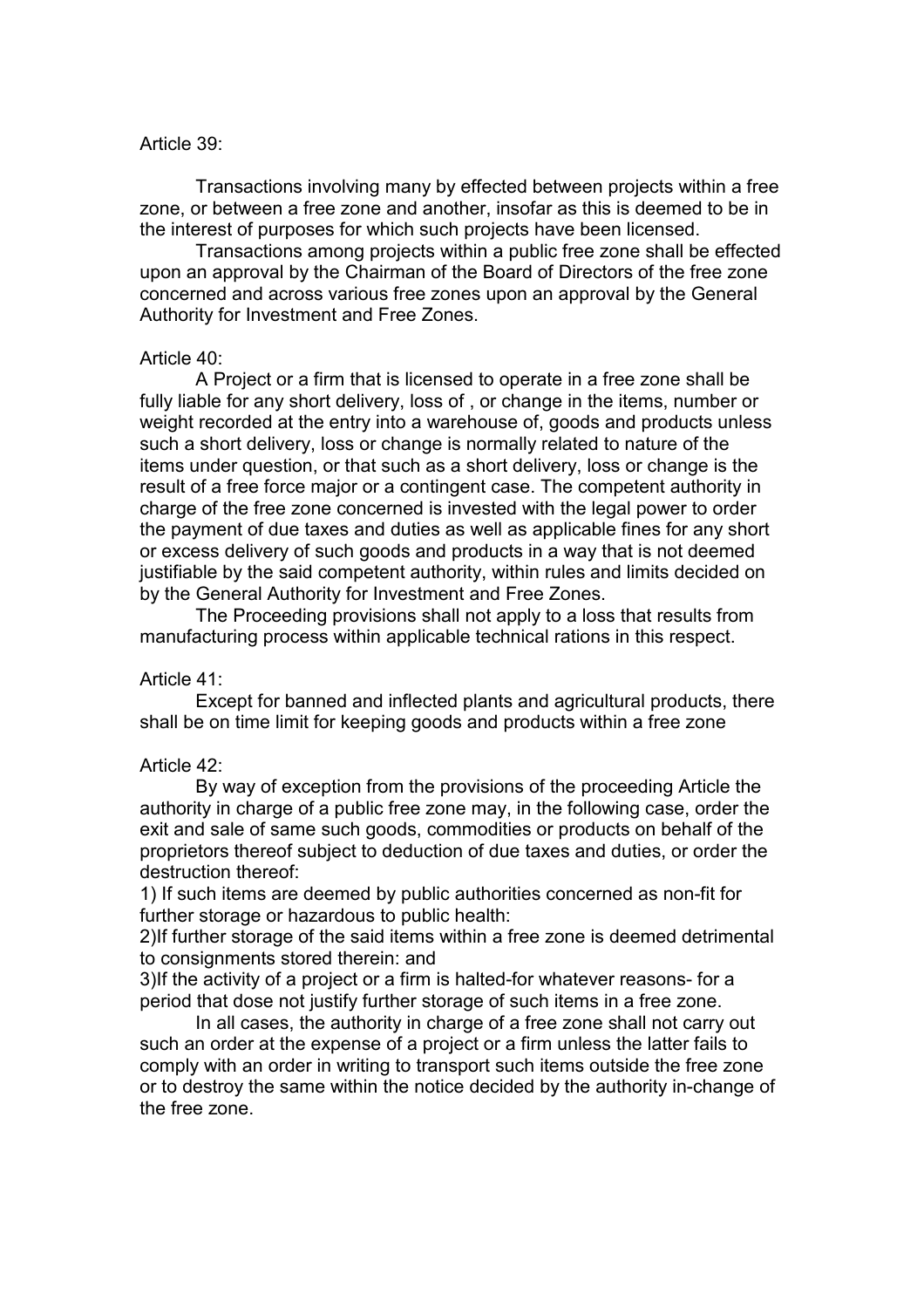## Article 43:

Upon a request of a project or a frim the authority in charge of a public free zone is invested with the legal power to permit the destruction of goods and products stored. An application permission shall be submitted to the authority in change of the free zone stating the reason deemed justifying for such a destruction, the type, description, quantities, weights, value and date of import of goods and products requested to be destroyed.

The Chairman of the Board of Directors of the free zone concerned, after considering the side application, verifying the reasons and details thereof, forming a committee that shall survey the goods or products requested to be destroyed and report their recommendation on what may be destroyed, when and where it may be destroyed in a way that would observe safety, security and public health, shall secede on the said application.

If necessary, specialized technical expertise may be invited to join the survey committee in verifying the details of the said application and the recommendation on how requested destruction could effected.

## Article 44:

The destruction of the said goods and products shall be effected according to permit's particulars related to time location and method, on the presence of representatives of both authorities concerned and the project or the firm.

Quantities thus destroyed shall be deducted from the inventory of the project or the firm concerned as entered in their books. An affidavit on the same shall be issued.

## Article 45:

The General Authority for Investment and Free Zones, upon an application in writing from the principal, may allow a provisional entry into the free zone of local and foreign goods, material and parts from within the country for repair or for effecting industrial processes thereon and the subsequent return thereof into the country out of the purview of applicable importation rules and regulation.

The same rules shall apply to goods and materials subjected to manufacturing processes when the same are returned into the country.

## Article 46:

The said application shall be submitted along with a declaration stating the description and quantities of items and the type of processed intended to be effected thereon. Whether such processes shall be for the purposes of repair or for effecting industrial processes thereon, and the value thereof, an assessment of loss and depletion in case of such industrial processes within applicable technical ratios . a description of the typ and value of foreign material used in such industrial processes and a time estimate for completing such repair or industrial processes, and a time estimate for recovering such items after the completion of the said repair on processes.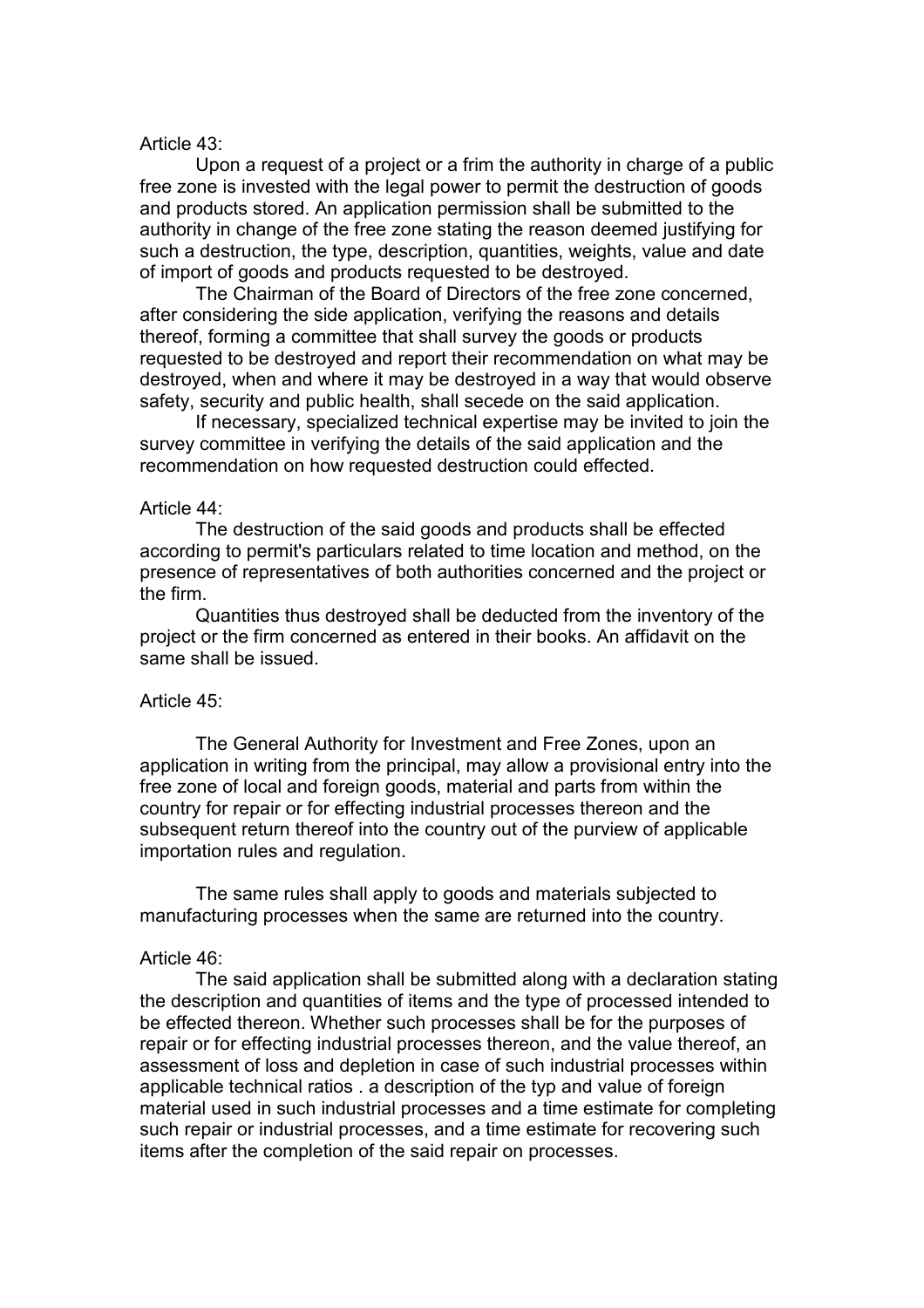The competent authorities in charge of the free zone concerned shall approve the original of the said shall retain a copy thereof.

A commitment by the project to return the said times into the country from the free zone concerned after such repair or manufacturing is effected, or else the completion of custom exportation and fiscal formalities if the project opts to export the same overseas, shall be attached to the said application.

The General Authority for Investment and Free Zones shall decide on the said application within three days of the completion of documents and necessary surveys.

## Article 47:

An application for the exit from a free zone and the return into the country of the said items shall be submitted by the principal to the general Authority for Investment and Free zones. After the completion of repair or industrial processes, stating work done, its value as well as the value of foreign material used therein, time taken for the same, and the description of such items after completion of repair or processes. A copy of the application for entry, a declaration stating that such items are the ones that had been allowed to enter the free zone and an invoice stating the value of such repair or processes, shall be attached to the said application. The authority in charge of the free zone shall approve the original of such a declaration and shall retain a copy thereof.

## Article 48:

Items referred to in the proceeding Article shall be surveyed by a joint committee on which the customs department concerned and the authority in charge of the free zone concerned shall be represented and in the presence of the principal to verify details and to tally the same with documents submitted.

A release permit shall be issued upon the payment of due taxes and duties. The project concerned shall submit the original of the already approved declaration to the customs department concerned to complete necessary customs formalities. The project concerned shall have a copy of the same for submission along with relevant documents when the said items are returned into the country.

A representative of the project concerned shall be handed over the items. He shall take custody of, and shall have full liability for, the same till such a time when items are returned.

### Article 49:

Projects licensed to repair or industrial process within a public free zone shall have separate warehouses, other than those of the project, for goods, material, parts and raw material that are repaired or processed.

They shall keep a separate account for such an activity, other than that of the main activity for which the said project is licensed, and that shall be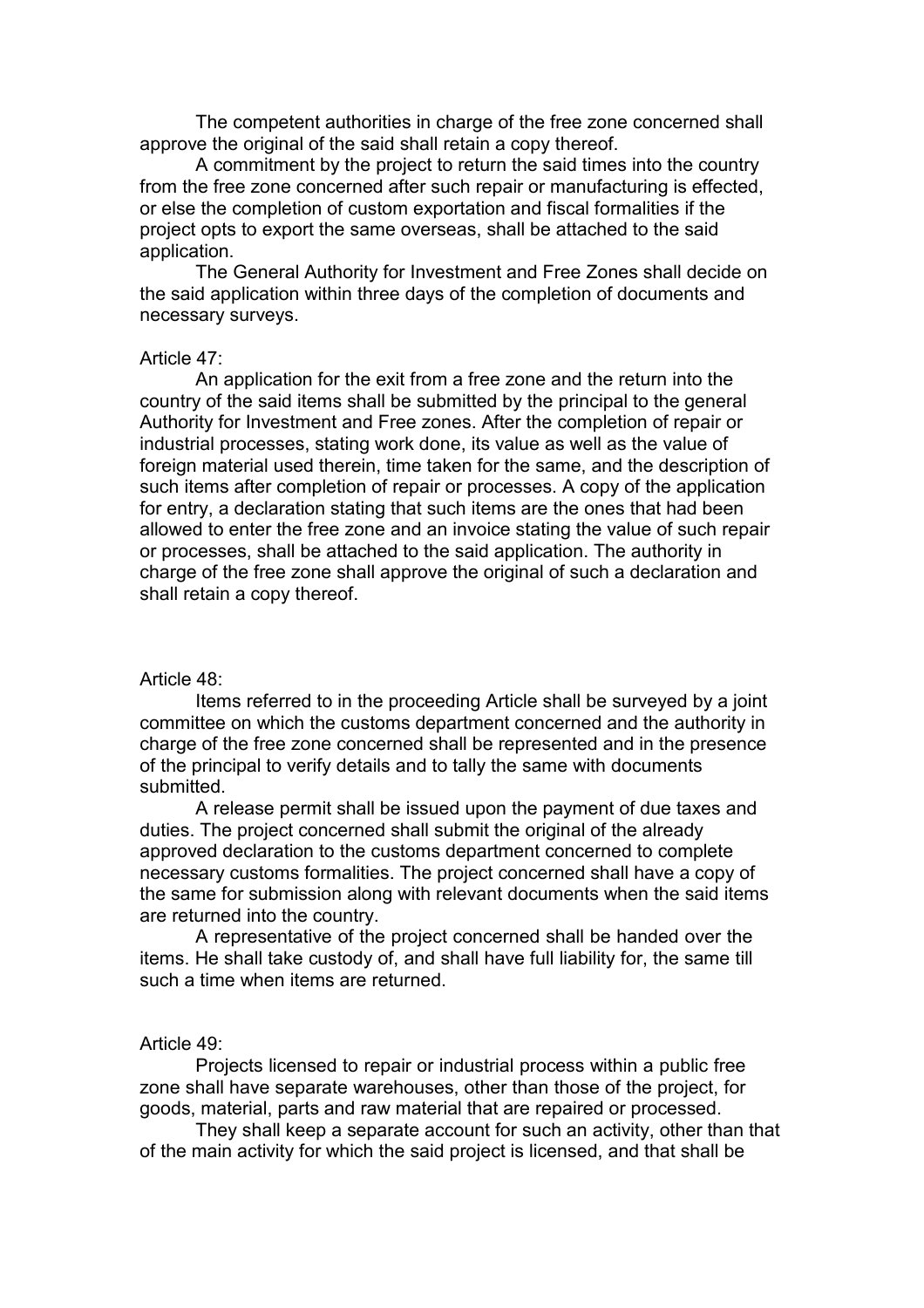effected in a way that shall secure a separate statement of the outcome of such works for cash activity.

# Article 50:

The General Authority for Investment and Free Zones shall approve the application for the exit of the waste and empty packs and packages as well as the average products that are not fit for exportation, resulting from manufacturing processes, from a free zone into country, The project concerned shall submit to the customs department concerned a statement giving the description of such items after having the same approved by the competent authority in charge of the free zone concerned, upon obtaining such an approval, for the completion of customs formalities, survey, tallying, collection of due taxes and duties and the permission for exit of the said items.

# Article 51:

A project operating within a public free zone shall pay to the General Authority for Investment and Free Zones an annual service fee at the rate of a half per thousand of the capital cost of the project concerned, the minimum charge being three hundred Egyptian pounds and the maximum charge being three thousand Egyptian pounds, or equivalent amount in a convertible currency.

A service fee shall be calculated a full calendar year except for the first year for which the calculation shall be proportionate for the period from the date of the issuance of a license to operate till end of the year.

# Article 52:

The General Authority for Investment and Free Zones, or the Chairman of public free zone concemd as the case may be, shall issue permits for the entry into a free zone:

- 1) Patrons or their representatives for receiving application submitted thereby: valid for a period equivalent to that of the license of operation;
- 2) Employees of patrons: valid for one year and renewable;
- 3) Employees of the General Authority for Investment and Free Zones or those of a free zone concerned whose mandates require the entry into a free zone; and
- 4) Persons whose interim, irregular, entry into a free zone may be deemed necessary under rules issued a decision by the General Authority for Investment and Free Zones.

Article 53:

An entry or stay permit shall be invalidated in any of the following cases;

- 1) That a person so permitted is in a law of court for a felony, a crime of smuggling, theft or attempted smuggling or theft;
- 2) That the services or work of person so permitted with a project or a firm are terminated; or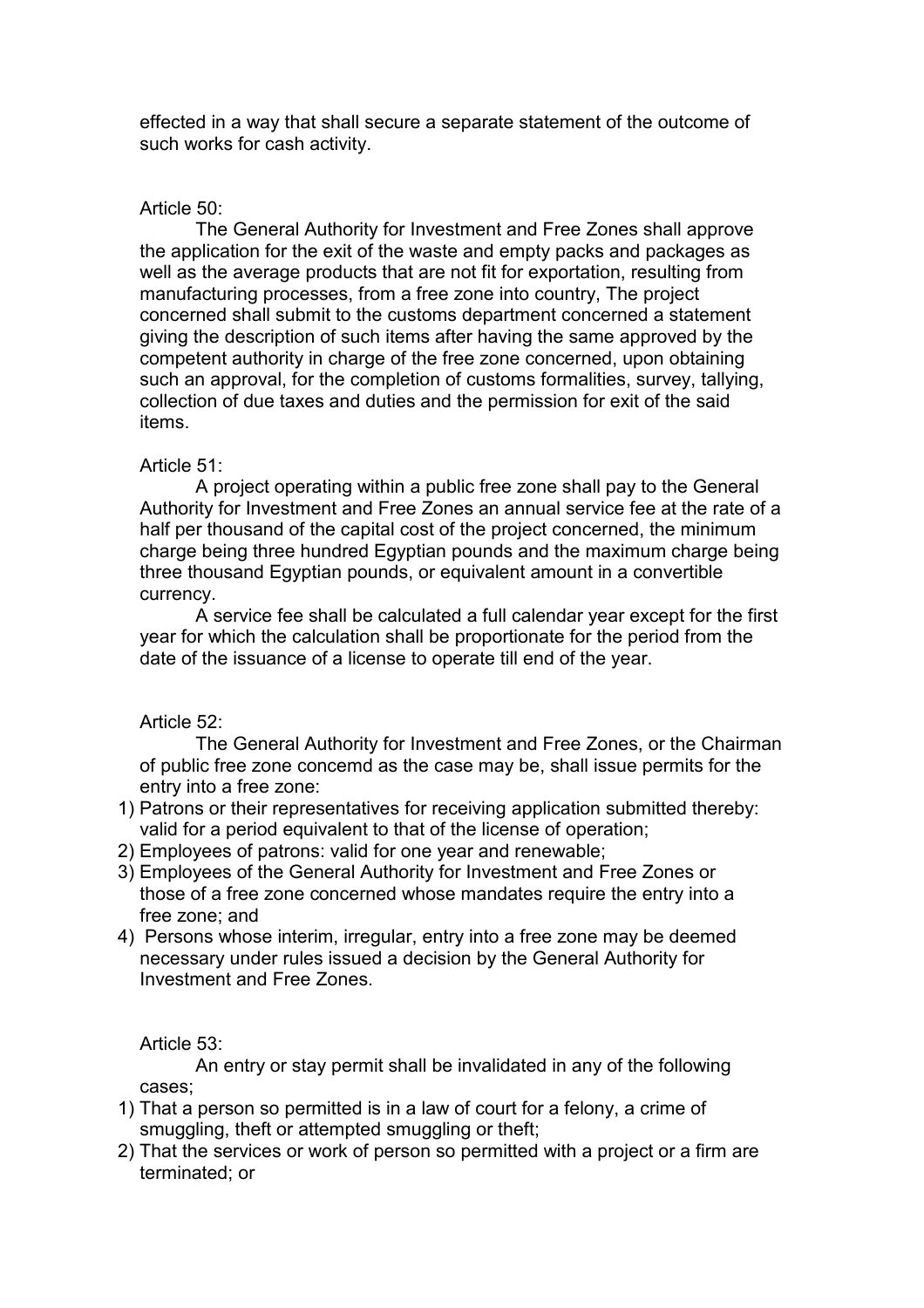3) That an activity done by a permitted is terminated or suspended in a free zone.

Article 54:

A permit many be invalidated in any of the following cases;

1) That a person so permitted transgresses against, resists an agent of public authorities or an investigative officer or disrupts the work of employees of the General Authority for Investment and Free Zones; or

2) that a person so permitted violates the provision of law these or other regulations, decisions or instructions issued by the General Authority for Investment and Free Zones.

## Article 55:

A party that desires to perform a profession or a trade on his own on a permanent basis in a public free zone shall apply for the same to the chairman of the Board of Directors of the free zone concerned. A permit for the same shall be issued against an annual fee of three hundred Egyptian pounds for each of the first three years, then an annual fee of five hundred Egyptian pounds for each subsequent year for free professions, an annual fee of two hundred Egyptian pounds for each of the first three years, and annual fee of four hundred Egyptian pounds for each subsequent year for other professions and trades.

## Article 56:

A person so licensed shall, within sixty days for the date of issue of such a license, submit to the General Authority for Investment and Free Zones his Commercial Registry Number or the license to perform a profession as the case may be and a copy of his Taxation Card stating his new activity in a free zone.

A license so issued shall stand invalid a person so licensed fail to submit the aforementioned on time.

## Article 57:

A person so licensed shall employ any person for work with him in a free zone only after the conclusion of a contract of service therewith. He shall retain the Criminal Record and a duly notarized copy of the personal or family Identity Card of such an employee and shall apply to the authority in charge of the free zone concerned for obtaining an entry permit for the free zone for such an employee.